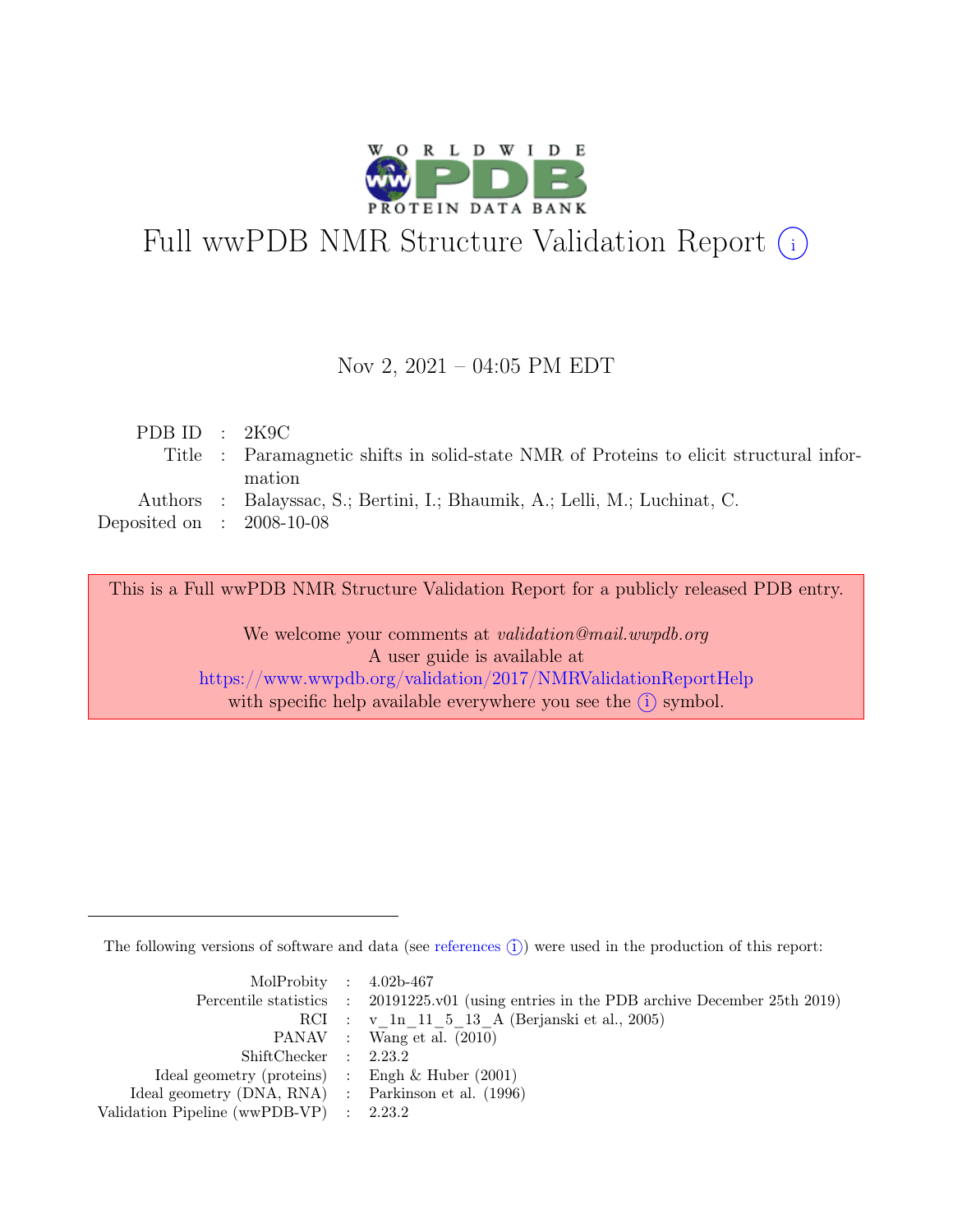# 1 Overall quality at a glance  $(i)$

The following experimental techniques were used to determine the structure: SOLUTION NMR

The overall completeness of chemical shifts assignment was not calculated.

Percentile scores (ranging between 0-100) for global validation metrics of the entry are shown in the following graphic. The table shows the number of entries on which the scores are based.



| Metric.               | Whole archive<br>$(\#Entries)$ | NMR archive<br>$(\#Entries)$ |
|-----------------------|--------------------------------|------------------------------|
| Clashscore            | 158937                         | 12864                        |
| Ramachandran outliers | 154571                         | 11451                        |
| Sidechain outliers    | 154315                         | 11428                        |

The table below summarises the geometric issues observed across the polymeric chains and their fit to the experimental data. The red, orange, yellow and green segments indicate the fraction of residues that contain outliers for  $>=$  3, 2, 1 and 0 types of geometric quality criteria. A cyan segment indicates the fraction of residues that are not part of the well-defined cores, and a grey segment represents the fraction of residues that are not modelled. The numeric value for each fraction is indicated below the corresponding segment, with a dot representing fractions  $\langle=5\%$ 

| Mol | $\perp$ Chain $\perp$ | $\perp$ Length $\perp$ | Quality of chain |     |  |     |  |
|-----|-----------------------|------------------------|------------------|-----|--|-----|--|
|     |                       | م ج                    | 38%              | 43% |  | 18% |  |

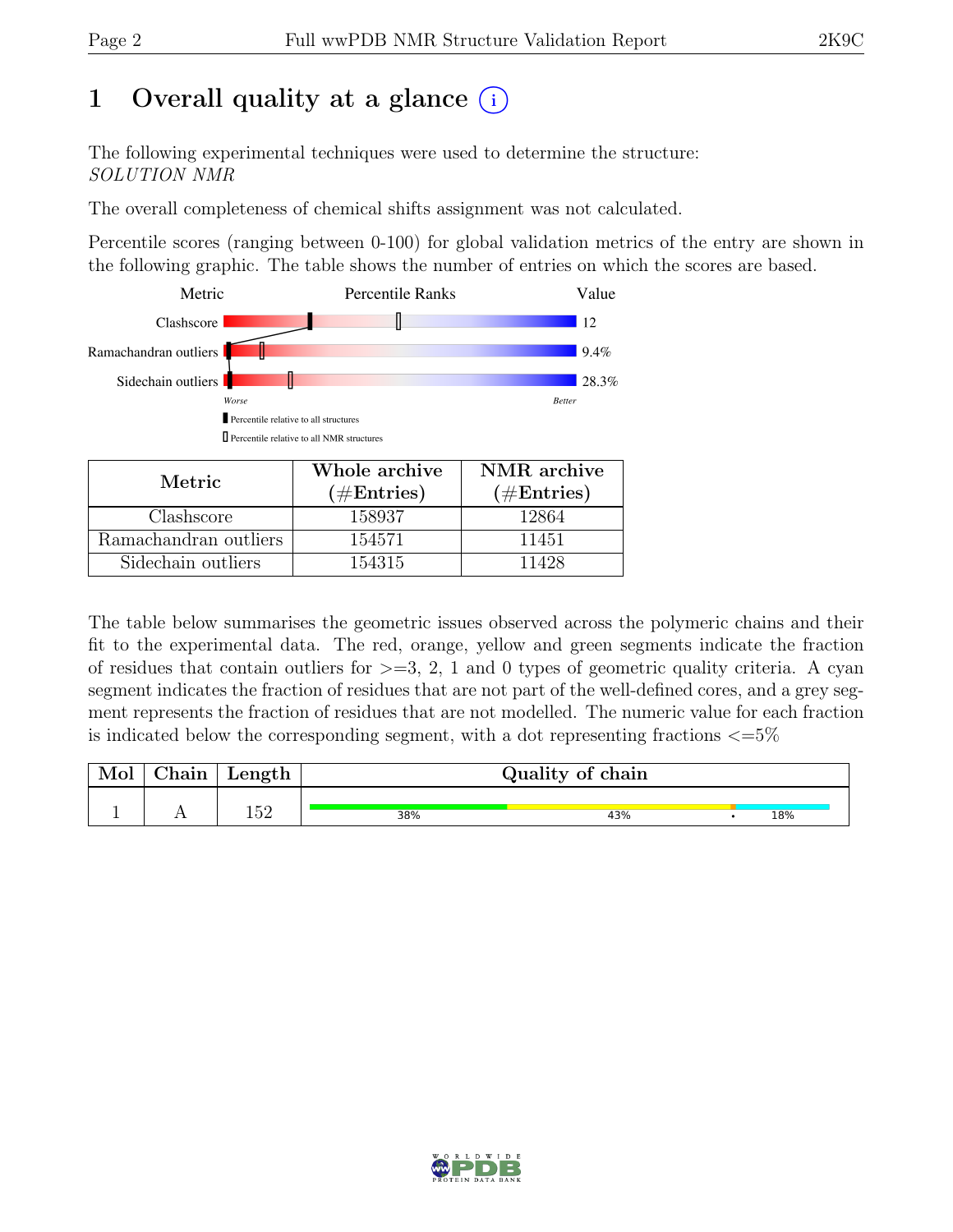# 2 Ensemble composition and analysis  $(i)$

This entry contains 20 models. Model 6 is the overall representative, medoid model (most similar to other models). The authors have identified model 1 as representative.

The following residues are included in the computation of the global validation metrics.

| Well-defined (core) protein residues |                                           |                                                      |  |  |  |  |  |
|--------------------------------------|-------------------------------------------|------------------------------------------------------|--|--|--|--|--|
|                                      | Well-defined core   Residue range (total) | $\perp$ Backbone RMSD (Å) $\mid$ Medoid model $\mid$ |  |  |  |  |  |
|                                      | A:114-A:152, A:157-A:174,                 | 1.73                                                 |  |  |  |  |  |
|                                      | A:181-A:187, A:195-A:228,                 |                                                      |  |  |  |  |  |
|                                      | A:233-A:258 $(124)$                       |                                                      |  |  |  |  |  |

Ill-defined regions of proteins are excluded from the global statistics.

Ligands and non-protein polymers are included in the analysis.

The models can be grouped into 3 clusters and 7 single-model clusters were found.

| Cluster number        | Models                        |
|-----------------------|-------------------------------|
|                       | 1, 3, 6, 7, 8, 11, 15, 16, 20 |
|                       | 2.17                          |
|                       | 13, 18                        |
| Single-model clusters | 4; 5; 9; 10; 12; 14; 19       |

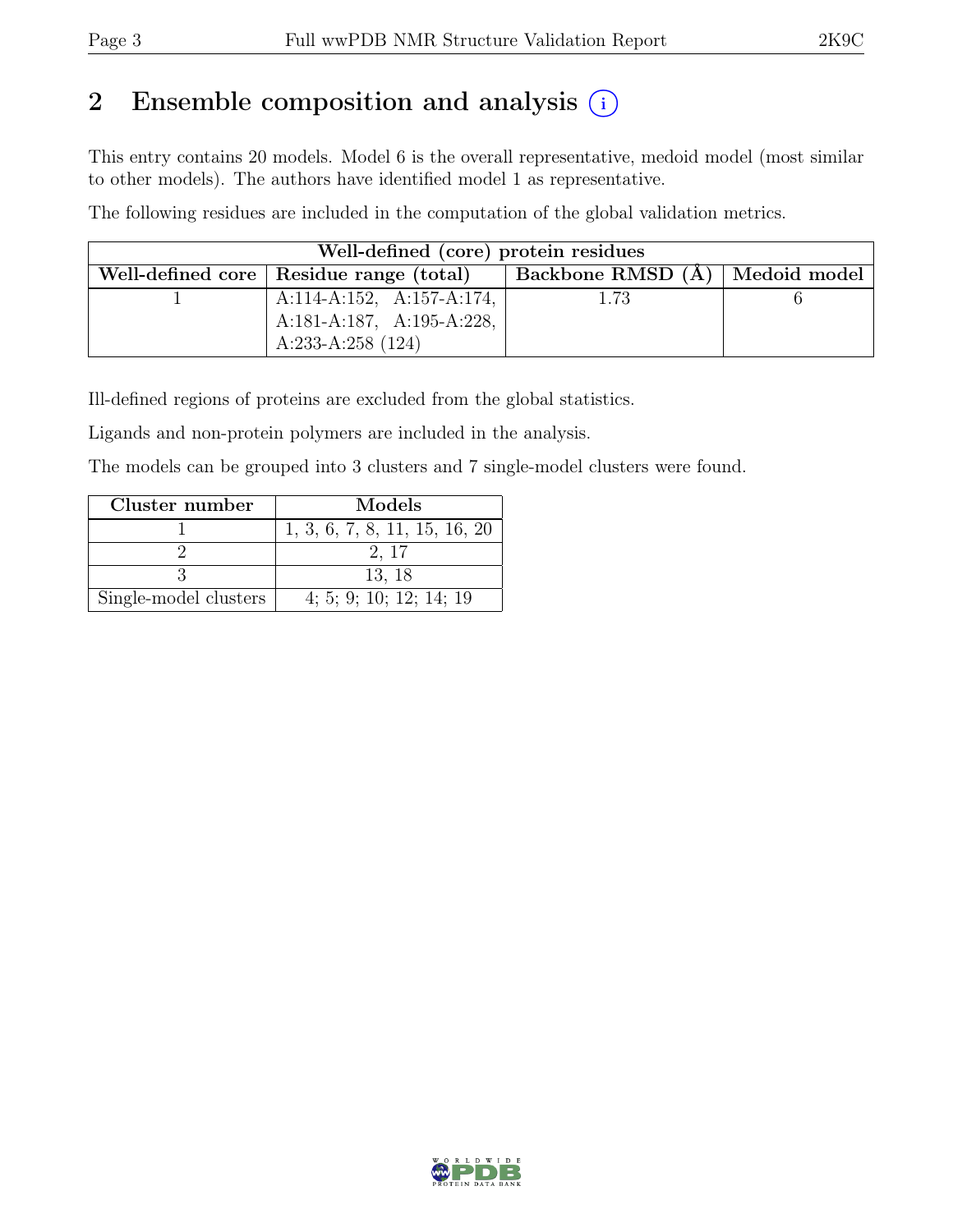# 3 Entry composition (i)

There are 2 unique types of molecules in this entry. The entry contains 2299 atoms, of which 1113 are hydrogens and 0 are deuteriums.

• Molecule 1 is a protein called Macrophage metalloelastase.

| Mol |     | Chain   Residues | $\rm{Atoms}$   |      |     |     |  | race |  |
|-----|-----|------------------|----------------|------|-----|-----|--|------|--|
|     |     |                  | $_{\rm Total}$ |      |     |     |  |      |  |
|     | 152 | 2298             | 754            | 1113 | 205 | 223 |  |      |  |

There is a discrepancy between the modelled and reference sequences:

| $\mathbb C$ hain | Residue   Modelled   Actual |     | Comment                          | Reference |
|------------------|-----------------------------|-----|----------------------------------|-----------|
|                  |                             | PHE | engineered mutation   UNP P39900 |           |

• Molecule 2 is COBALT (II) ION (three-letter code: CO) (formula: Co).

|  | $Mol$   Chain   Residues | Atoms |
|--|--------------------------|-------|
|  |                          | Total |

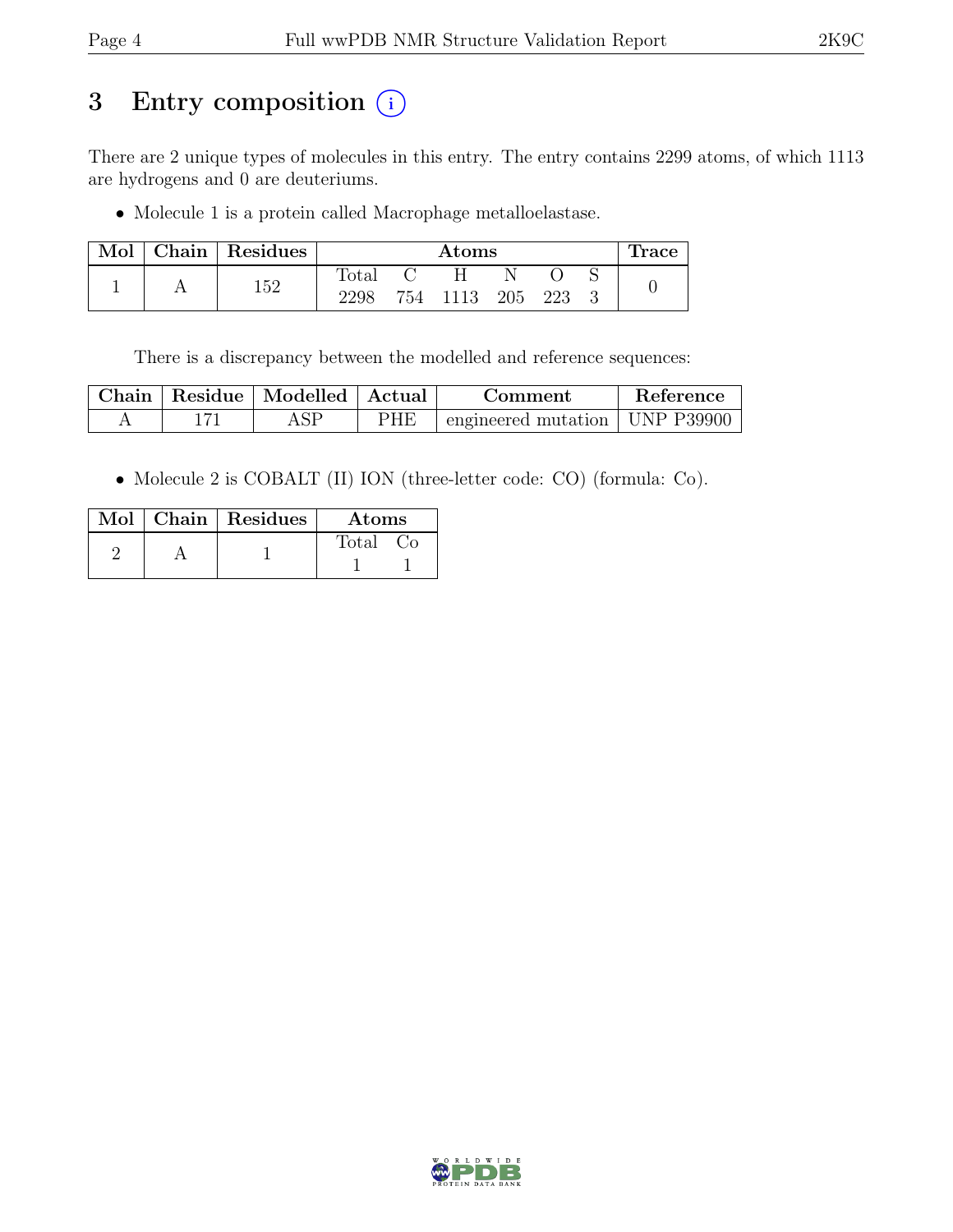# 4 Residue-property plots (i)

# <span id="page-4-0"></span>4.1 Average score per residue in the NMR ensemble

These plots are provided for all protein, RNA, DNA and oligosaccharide chains in the entry. The first graphic is the same as shown in the summary in section 1 of this report. The second graphic shows the sequence where residues are colour-coded according to the number of geometric quality criteria for which they contain at least one outlier: green  $= 0$ , yellow  $= 1$ , orange  $= 2$  and red  $=$ 3 or more. Stretches of 2 or more consecutive residues without any outliers are shown as green connectors. Residues which are classified as ill-defined in the NMR ensemble, are shown in cyan with an underline colour-coded according to the previous scheme. Residues which were present in the experimental sample, but not modelled in the final structure are shown in grey.

• Molecule 1: Macrophage metalloelastase



## 4.2 Scores per residue for each member of the ensemble

Colouring as in section [4.1](#page-4-0) above.

#### 4.2.1 Score per residue for model 1

• Molecule 1: Macrophage metalloelastase



#### 4.2.2 Score per residue for model 2

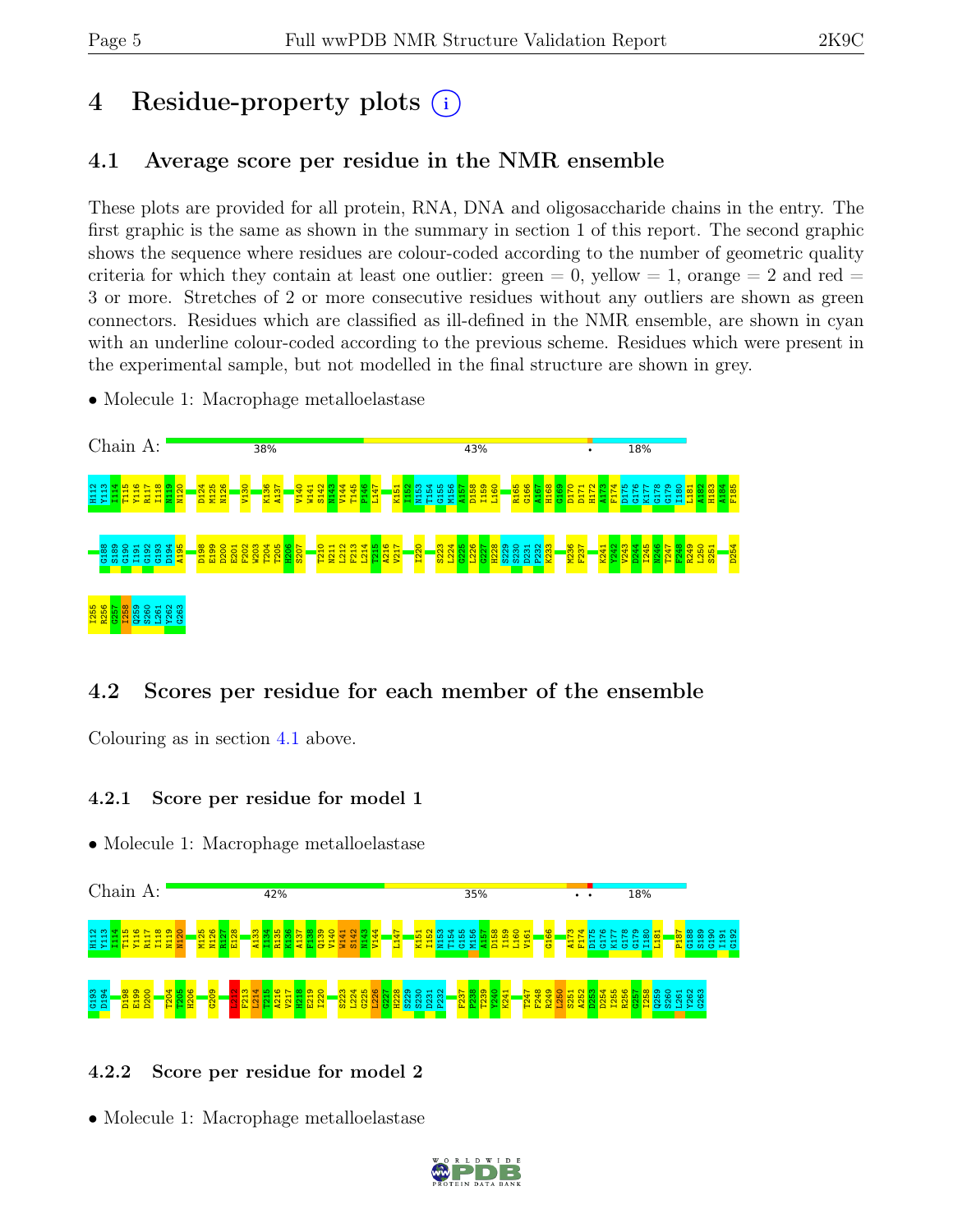

#### 4.2.3 Score per residue for model 3

• Molecule 1: Macrophage metalloelastase



## 4.2.4 Score per residue for model 4

• Molecule 1: Macrophage metalloelastase



## 4.2.5 Score per residue for model 5

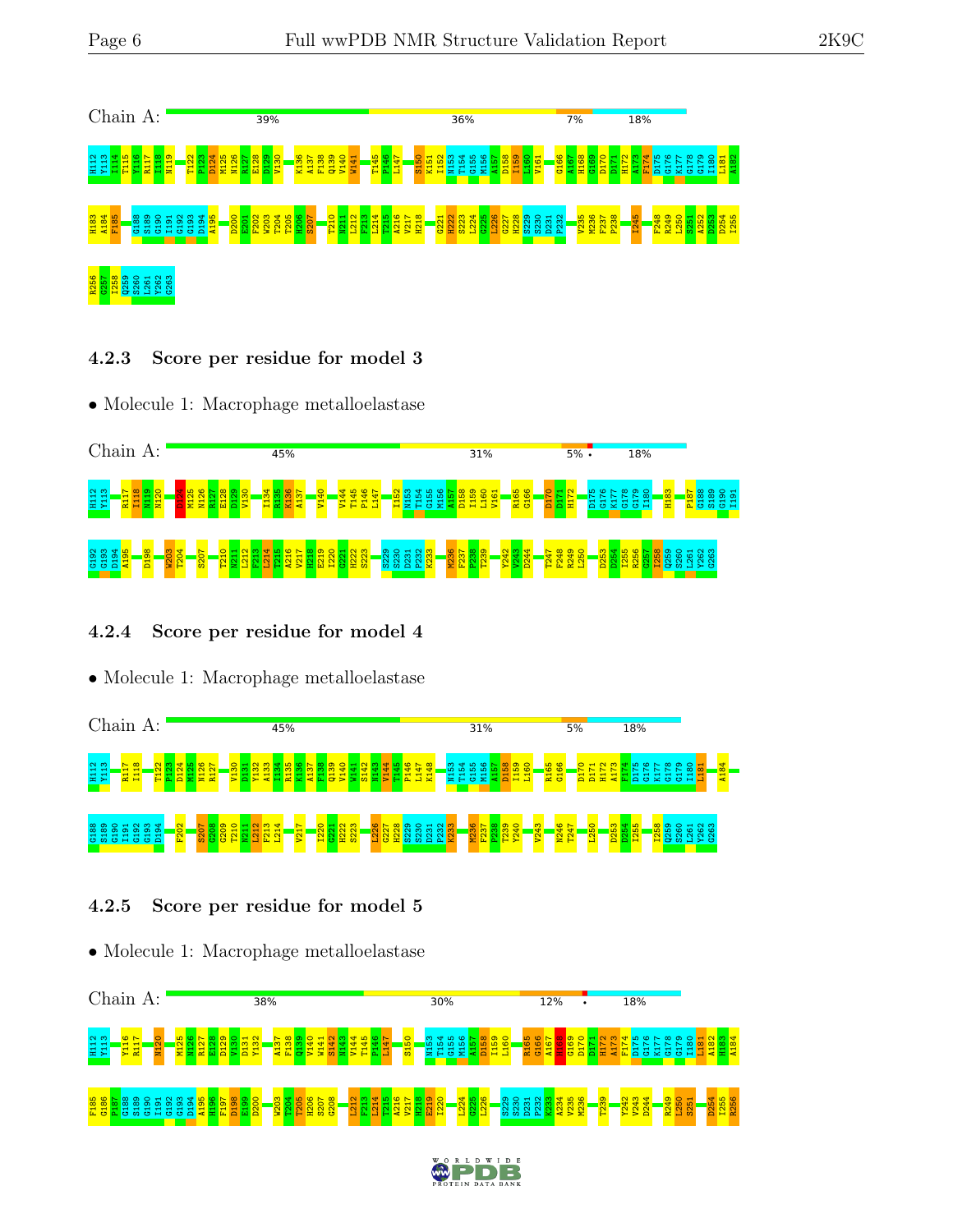# G257 I258 Q259 S260 L261 Y262 G263

#### 4.2.6 Score per residue for model 6 (medoid)

• Molecule 1: Macrophage metalloelastase



#### 4.2.7 Score per residue for model 7

#### • Molecule 1: Macrophage metalloelastase



## 4.2.8 Score per residue for model 8

• Molecule 1: Macrophage metalloelastase



## 4.2.9 Score per residue for model 9

• Molecule 1: Macrophage metalloelastase

Chain A:47% 28%  $7%$ **18%**  $I$   $D$   $E$ 

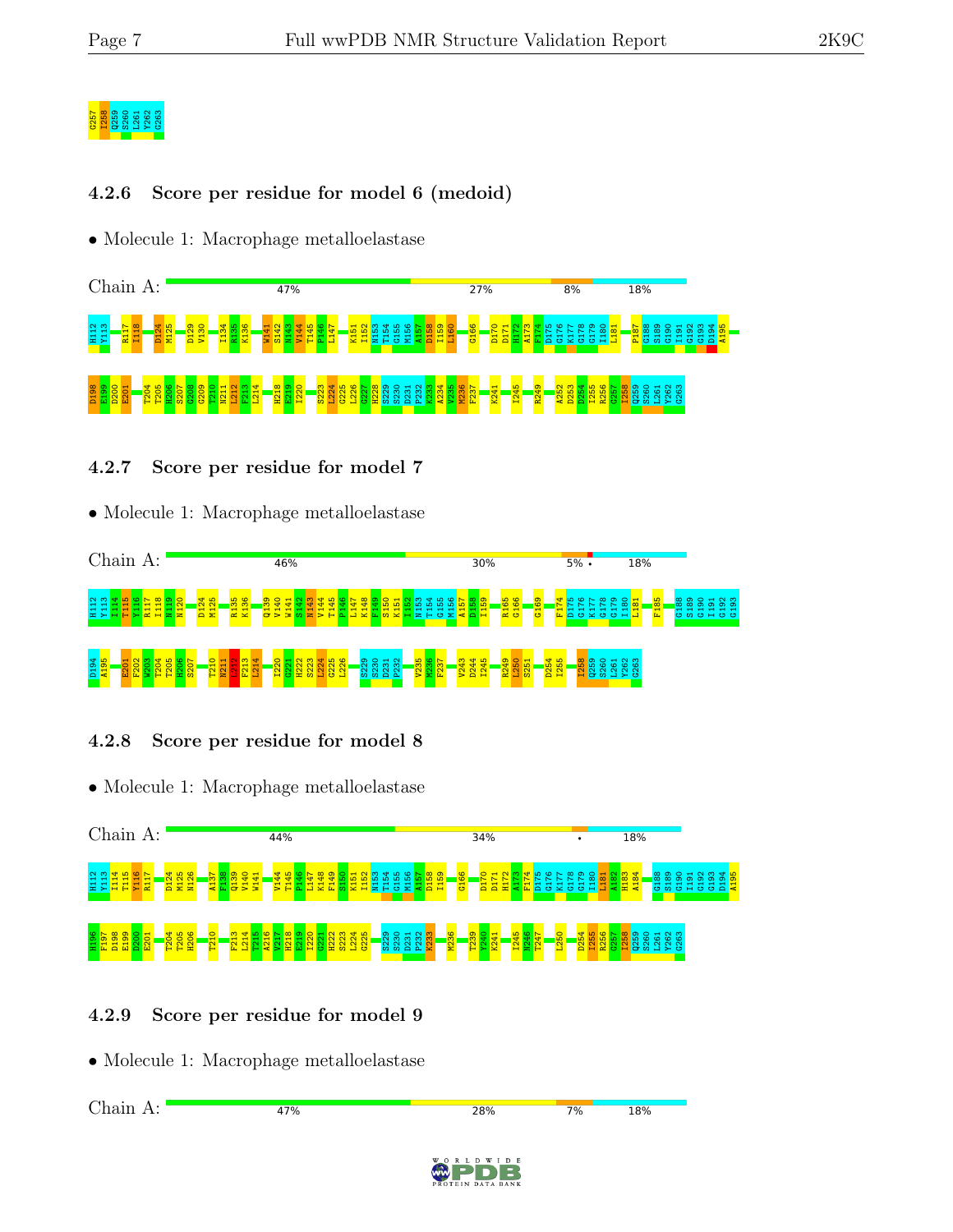# 고고 다음 아이들이 있습니다. 그 사람들은 그 사람들은 그 사람들을 하는 것이다. 그 사람들은 그 사람들을 사용하는 것이라고 있습니다. 그 사람들은 그 사람들을 사용하고 있습니다. 그 사람들은 그 <br>그 그 사람들은 그 사람들은 그 사람들을 하고 있습니다. 그 사람들은 그 사람들을 하는 것이다. 그 사람들은 그 사람들을 하는 것이라고 있습니다. 그 사람들은 그 사람들을 하는 것이 없다. 그 사람 D200 E201 F202 W203 T204 T205 N211 L212 F213 L214 T215 A216 E219 L224 G225 L226 G227 H228 S229 S230 D231 P232 K233 A234 V235 M236 K241 Y242 V243 D244 T247 F248 R249 L250 S251 A252 D253 D254 I255 I258 Q259 S260 L261 Y262 G263

### 4.2.10 Score per residue for model 10

• Molecule 1: Macrophage metalloelastase



#### 4.2.11 Score per residue for model 11

• Molecule 1: Macrophage metalloelastase



#### 4.2.12 Score per residue for model 12

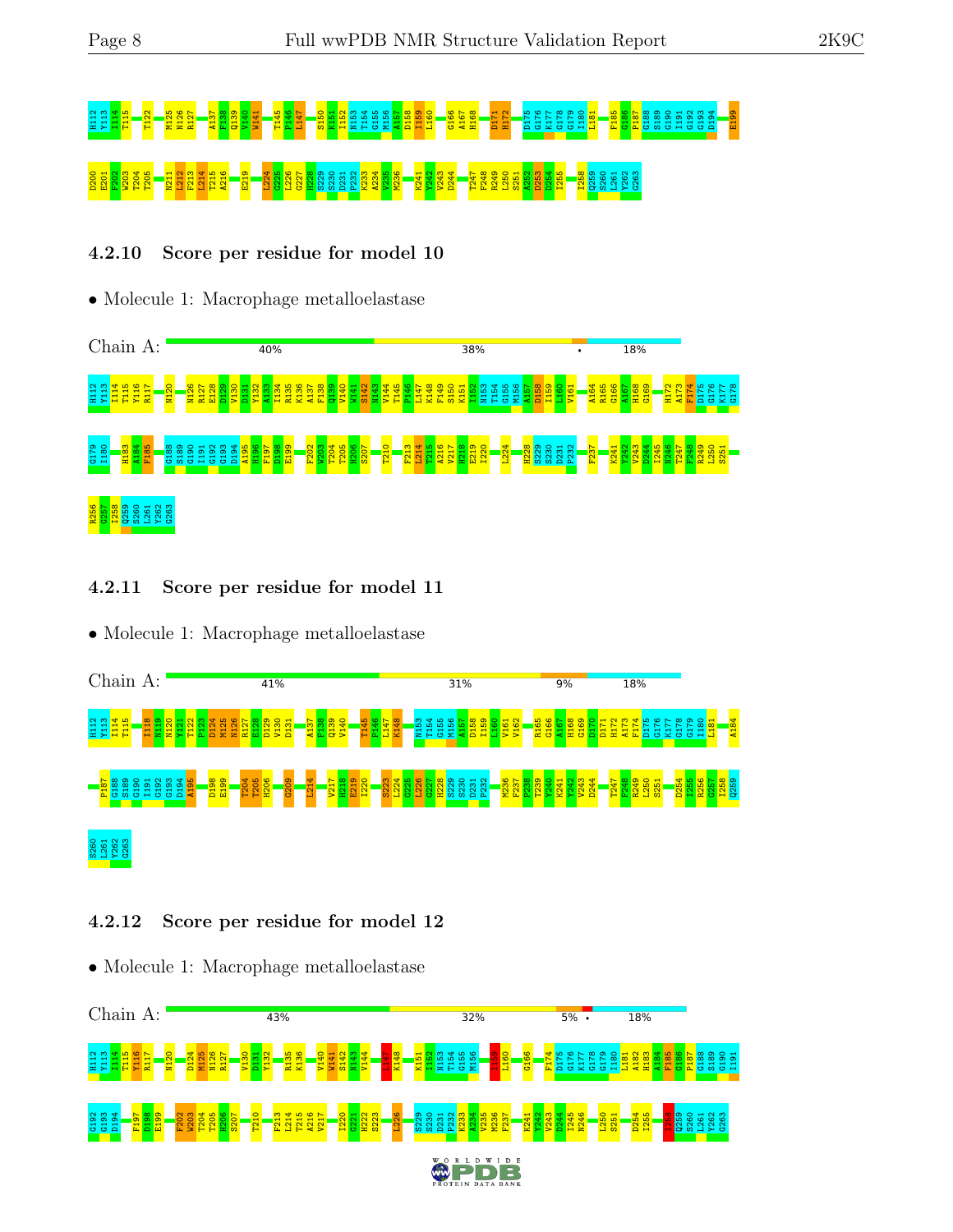#### 4.2.13 Score per residue for model 13

• Molecule 1: Macrophage metalloelastase



#### 4.2.14 Score per residue for model 14

• Molecule 1: Macrophage metalloelastase



#### 4.2.15 Score per residue for model 15

• Molecule 1: Macrophage metalloelastase



#### 4.2.16 Score per residue for model 16



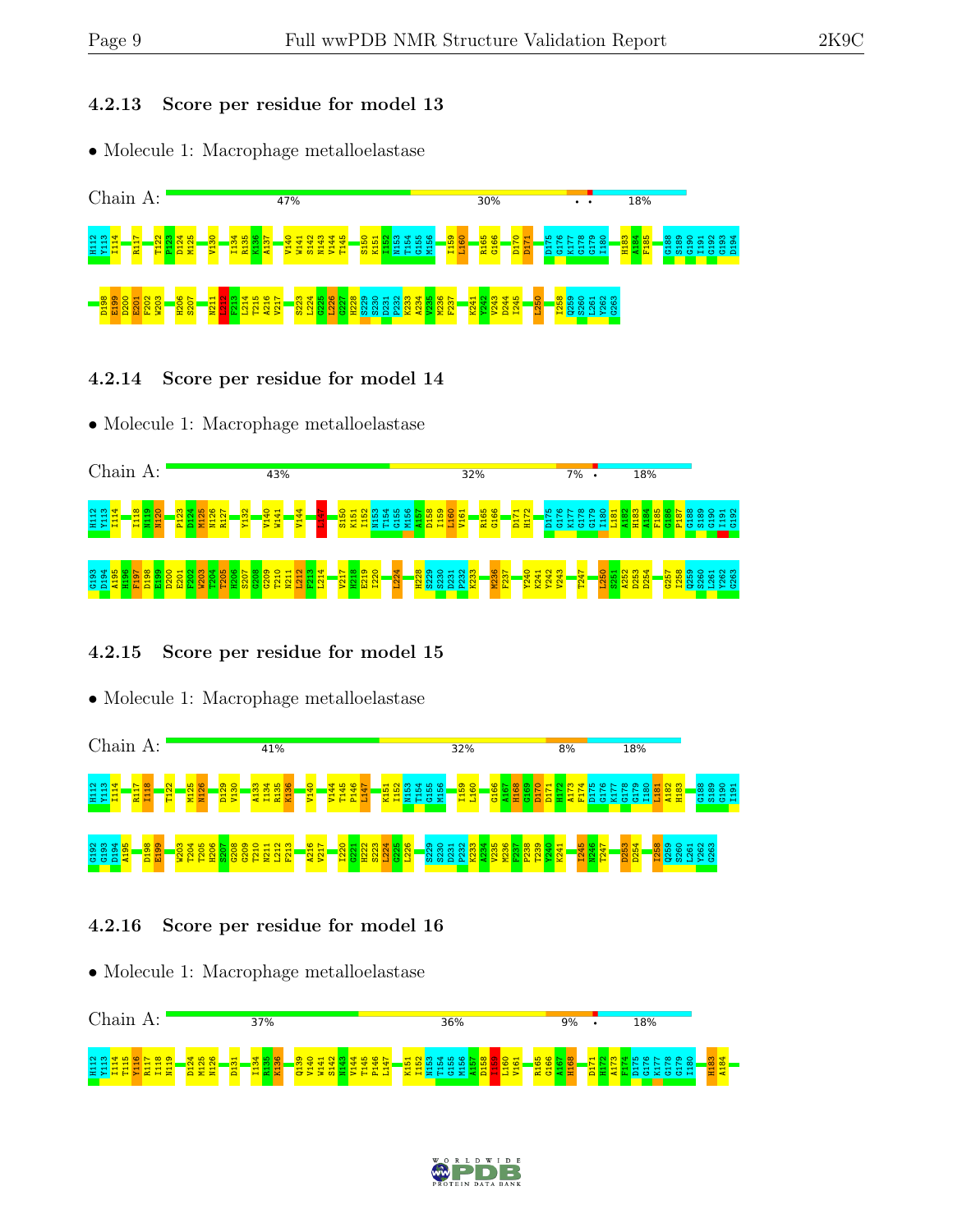# P187 G188 S189 G190 I191 G192 G193 D194 E199 D200 E201 F202 T205 G208 N211 L212 F213 L214 T215 A216 I220 G221 H222 S223 L224 G225 L226 G227 H228 S229 S230 D231 P232 K233 A234 F237 Y240 K241 Y242 V243 D244 I245 N246 R249 L250 S251 A252 D253 D254 I255 R256 G257 I258 Q259 S260 L261 Y262 G263

### 4.2.17 Score per residue for model 17

• Molecule 1: Macrophage metalloelastase



#### 4.2.18 Score per residue for model 18

• Molecule 1: Macrophage metalloelastase



#### 4.2.19 Score per residue for model 19



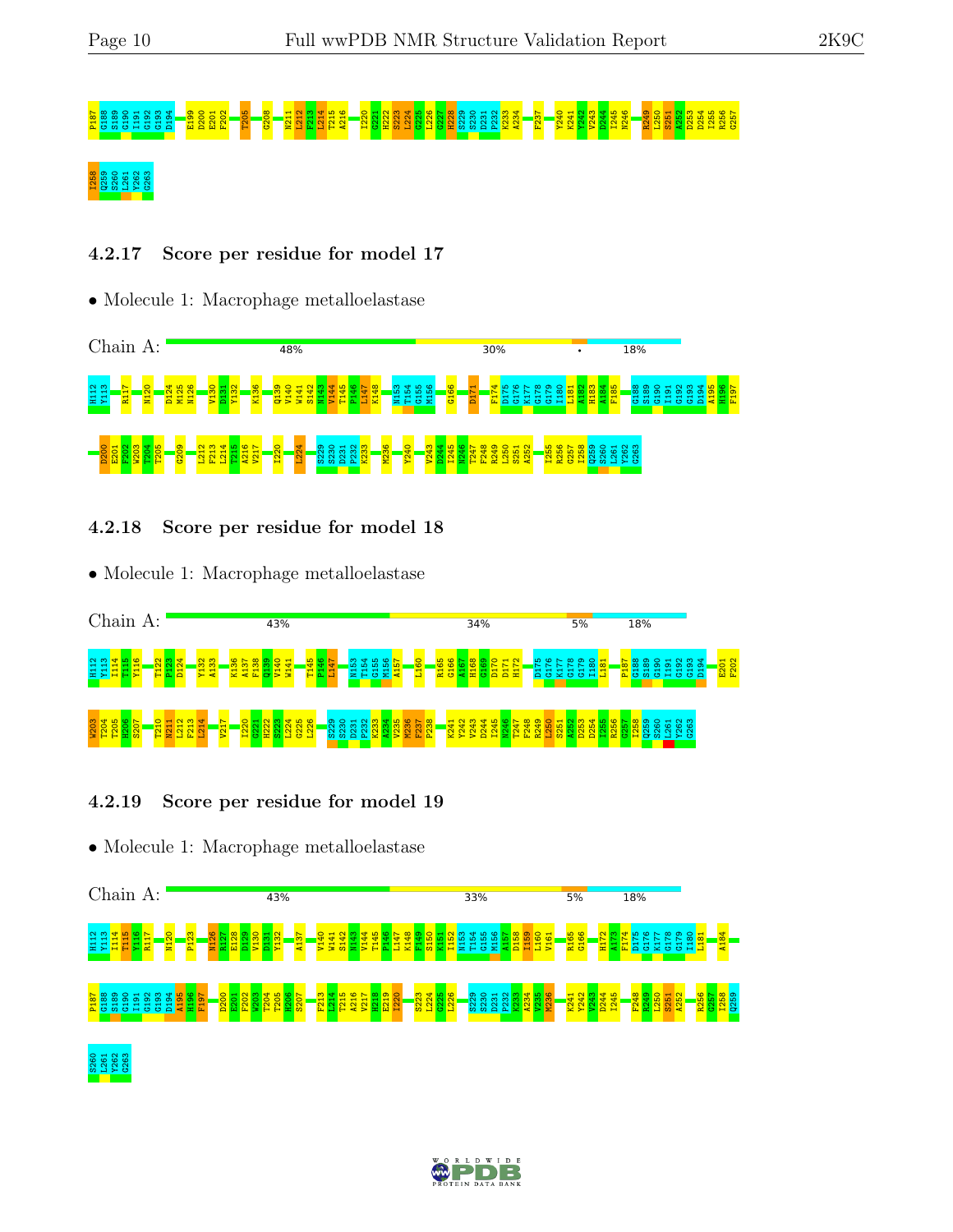#### 4.2.20 Score per residue for model 20



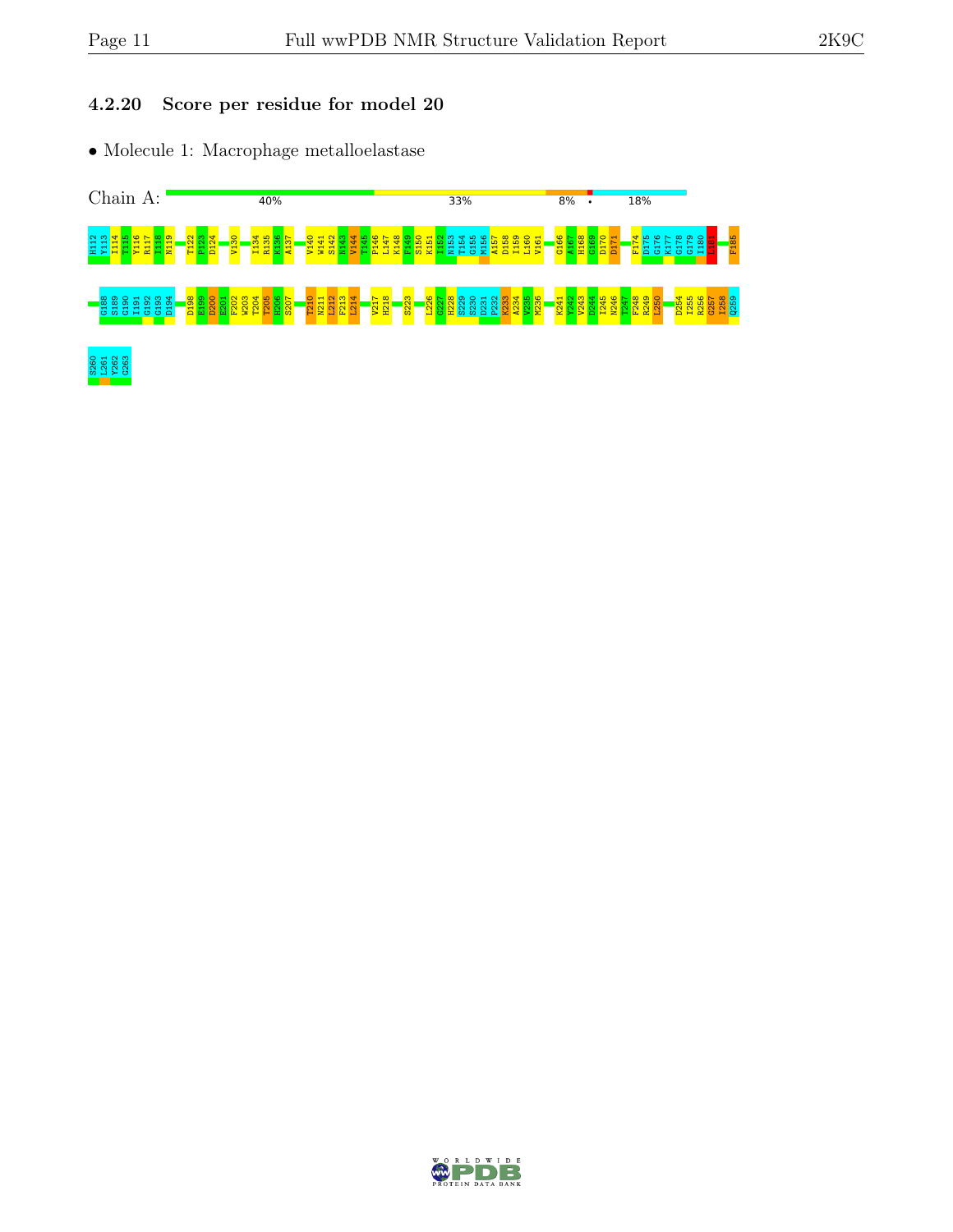# 5 Refinement protocol and experimental data overview  $(i)$

The models were refined using the following method: simulated annealing.

Of the 2000 calculated structures, 20 were deposited, based on the following criterion: target function.

The following table shows the software used for structure solution, optimisation and refinement.

| Software name   Classification |            | <b>Version</b>                         |
|--------------------------------|------------|----------------------------------------|
| CYANA                          |            | structure solution   ParamagneticCyana |
| <b>CYANA</b>                   | refinement | ParamagneticCyana                      |

No chemical shift data was provided.

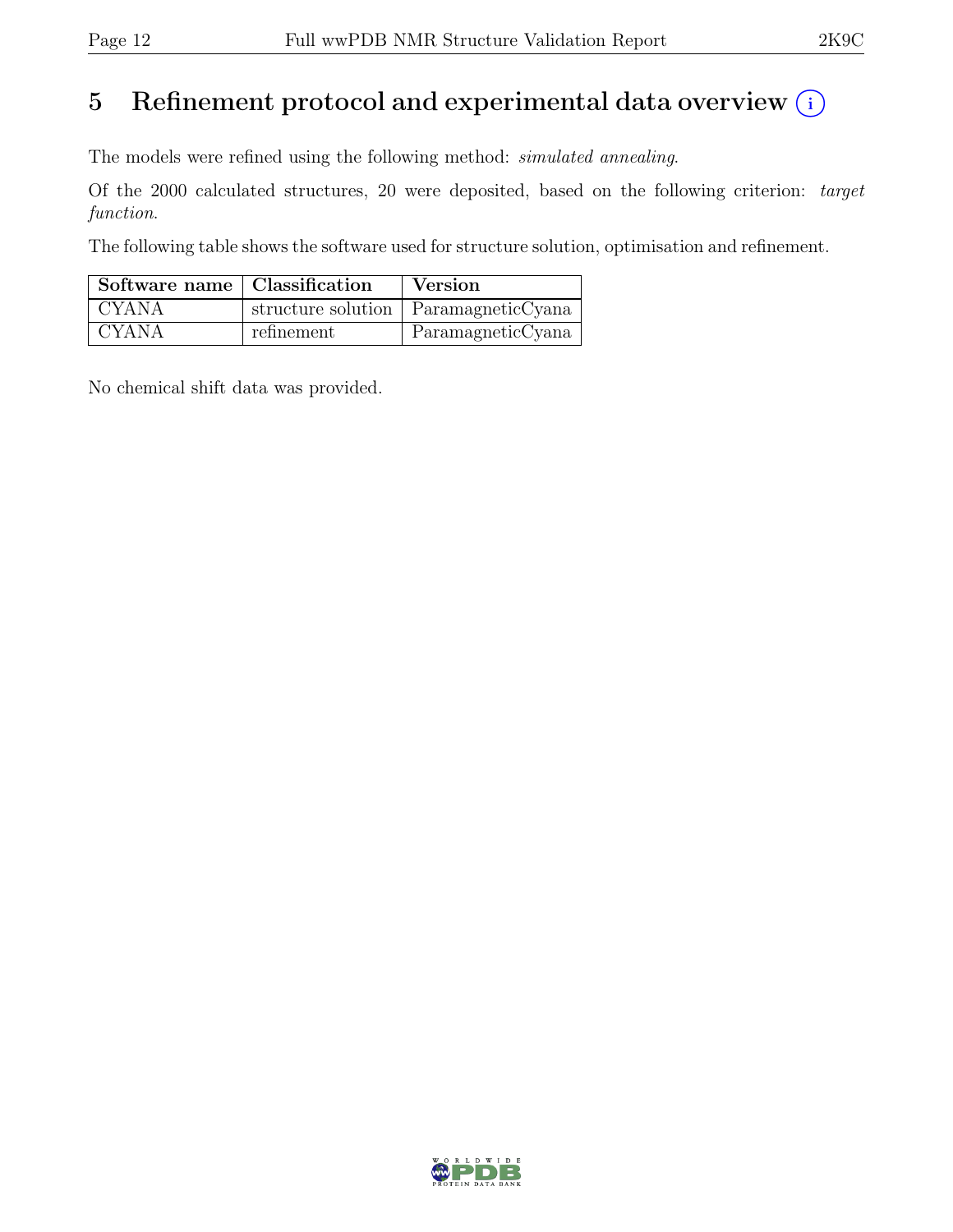# 6 Model quality  $(i)$

# 6.1 Standard geometry  $(i)$

Bond lengths and bond angles in the following residue types are not validated in this section: CO

There are no covalent bond-length or bond-angle outliers.

There are no bond-length outliers.

There are no bond-angle outliers.

There are no chirality outliers.

There are no planarity outliers.

## 6.2 Too-close contacts  $(i)$

In the following table, the Non-H and H(model) columns list the number of non-hydrogen atoms and hydrogen atoms in each chain respectively. The H(added) column lists the number of hydrogen atoms added and optimized by MolProbity. The Clashes column lists the number of clashes averaged over the ensemble.

| Mol |       | Chain   Non-H   $H(model)$   $H(added)$   Clashes |       |     |
|-----|-------|---------------------------------------------------|-------|-----|
|     | 995   | 946                                               | 946   |     |
| All | 19920 | 18920                                             | 18920 | 460 |

The all-atom clashscore is defined as the number of clashes found per 1000 atoms (including hydrogen atoms). The all-atom clashscore for this structure is 12.

All unique clashes are listed below, sorted by their clash magnitude.

| Atom-1           | Atom-2                         | $Clash(\AA)$ | Distance(A) | Models         |                |
|------------------|--------------------------------|--------------|-------------|----------------|----------------|
|                  |                                |              |             | Worst          | Total          |
| 1:A:214:LEU:HD11 | 1:A:243:VAL:HG12               | 0.97         | 1.35        |                | 1              |
| 1:A:137:ALA:HB2  | 1:A:216:ALA:HB1                | 0.93         | 1.40        | 3              | 2              |
| 1:A:212:LEU:HD11 | 1:A:214:LEU:HD12               | 0.93         | 1.39        | 6              | 1              |
| 1:A:144:VAL:HG13 | 1: A:145:THR:HG23              | 0.87         | 1.46        | 10             | 1              |
| 1:A:144:VAL:HG11 | 1:A:258:ILE:HG23               | 0.84         | 1.47        | 13             | 1              |
| 1:A:140:VAL:HG11 | 1:A:217:VAL:HG13               | 0.80         | 1.51        | 14             | 6              |
| 1:A:214:LEU:HD22 | 1:A:243:VAL:HG22               | 0.78         | 1.55        | 17             | 1              |
| 1:A:214:LEU:HD21 | $1:A:243:VAL: \overline{HG22}$ | 0.74         | 1.57        | $\overline{5}$ | $\overline{2}$ |
| 1:A:144:VAL:HG11 | 1:A:258:ILE:HG22               | 0.73         | 1.60        | 12             | 1              |
| 1:A:140:VAL:HG13 | 1:A:250:LEU:HD13               | 0.72         | 1.61        | 12             | 1              |
| 1:A:140:VAL:HG21 | 1:A:217:VAL:HG13               | 0.72         | 1.60        | 10             | 1              |
| 1:A:118:ILE:HG22 | 1:A:161:VAL:HG21               | 0.72         | 1.59        | 11             |                |

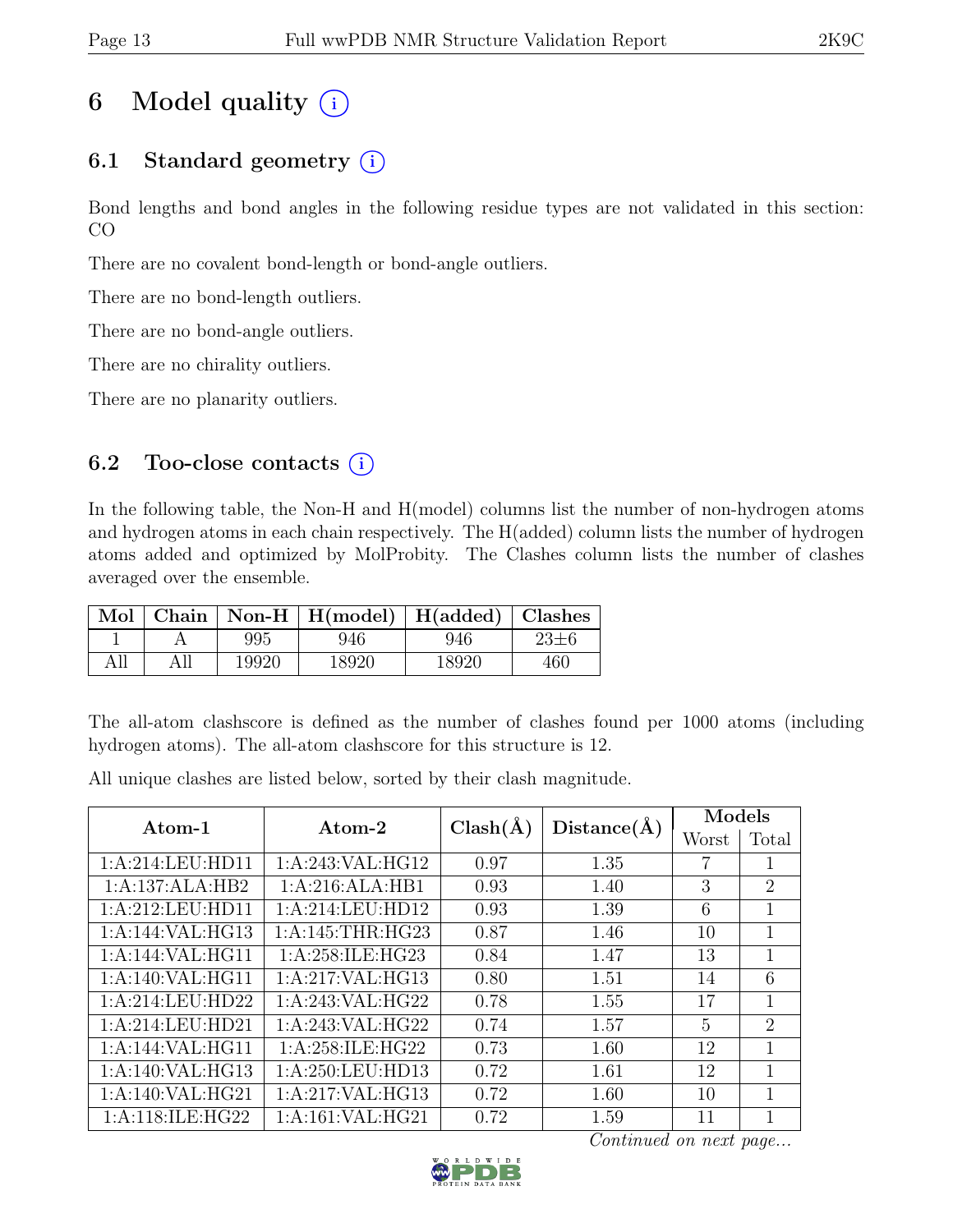|--|

| Continued from previous page |                                   |              |                   | Models          |                |  |
|------------------------------|-----------------------------------|--------------|-------------------|-----------------|----------------|--|
| Atom-1                       | Atom-2                            | $Clash(\AA)$ | Distance(A)       | Worst           | Total          |  |
| 1:A:140:VAL:HG13             | 1:A:250:LEU:HD22                  | 0.70         | 1.62              | 16              | $\mathbf{1}$   |  |
| 1:A:250:LEU:HD22             | 1:A:250:LEU:C                     | 0.70         | 2.07              | 20              | $\overline{2}$ |  |
| 1:A:145:THR:HG22             | 1:A:147:LEU:HD23                  | 0.70         | 1.63              | 15              | $\overline{1}$ |  |
| 1: A:250:LEU:C               | 1:A:250:LEU:HD22                  | 0.69         | 2.07              | 13              | $\mathbf 1$    |  |
| 1:A:212:LEU:HD13             | 1:A:245:ILE:HG22                  | 0.69         | 1.65              | $6\phantom{.}6$ | $\mathbf{1}$   |  |
| 1:A:140:VAL:HG21             | 1:A:217:VAL:HG22                  | 0.67         | $\overline{1.65}$ | 14              | $\overline{4}$ |  |
| 1:A:213:PHE:CD1              | 1:A:245:ILE:HD13                  | 0.67         | 2.24              | 19              | 1              |  |
| 1:A:141:TRP:CZ3              | 1:A:258:ILE:HD13                  | 0.67         | 2.24              | 20              | $\mathbf{1}$   |  |
| 1:A:250:LEU:HD13             | 1:A:255:ILE:HD11                  | 0.67         | 1.67              | $\overline{7}$  | 1              |  |
| 1:A:235:VAL:HG12             | 1:A:243:VAL:HG12                  | 0.66         | 1.66              | 12              | $\mathbf{1}$   |  |
| 1:A:140:VAL:HG22             | 1:A:258:ILE:HG22                  | 0.66         | 1.65              | 17              | $\overline{1}$ |  |
| 1:A:250:LEU:HD13             | $1:A:250:\overline{\text{LEU:N}}$ | 0.66         | 2.06              | $\overline{5}$  | $\overline{1}$ |  |
| 1:A:235:VAL:HG13             | 1:A:241:LYS:HB2                   | 0.65         | 1.68              | 15              | $\mathbf{1}$   |  |
| 1:A:205:THR:HG21             | 1:A:212:LEU:HD23                  | 0.65         | 1.68              | 20              | $\mathbf{1}$   |  |
| 1:A:137:ALA:O                | 1:A:140:VAL:HG12                  | 0.64         | 1.92              | 13              | $\overline{7}$ |  |
| 1:A:130:VAL:HG13             | 1:A:213:PHE:CE1                   | 0.64         | 2.28              | 17              | $\overline{1}$ |  |
| 1:A:126:ASN:O                | 1:A:130:VAL:HG23                  | 0.64         | 1.91              | 12              | 7              |  |
| 1:A:164:ALA:HB1              | 1:A:169:GLY:CA                    | 0.64         | $\overline{2.23}$ | 10              | $\mathbf{1}$   |  |
| 1:A:114:ILE:HG21             | 1:A:148:LYS:HE2                   | 0.64         | 1.68              | 11              | $\mathbf{1}$   |  |
| 1:A:140:VAL:HG23             | 1:A:255:ILE:HG12                  | 0.64         | 1.67              | $\overline{7}$  | $\overline{1}$ |  |
| 1:A:249:ARG:O                | 1:A:250:LEU:HD23                  | 0.64         | 1.93              | 16              | $\mathbf{1}$   |  |
| 1:A:226:LEU:CA               | 1:A:258:ILE:HD13                  | 0.63         | 2.24              | 15              | $\overline{1}$ |  |
| 1:A:203:TRP:CB               | 1:A:210:THR:HG22                  | 0.63         | 2.23              | 20              | $\mathbf{1}$   |  |
| 1:A:217:VAL:HG11             | 1:A:235:VAL:HG21                  | 0.63         | 1.71              | 18              | $\mathbf{1}$   |  |
| 1:A:205:THR:HG22             | 1: A:209: GLY:CA                  | 0.62         | $2.24\,$          | 15              | $\mathbf{1}$   |  |
| 1:A:224:LEU:HD23             | 1:A:258:ILE:HD11                  | 0.62         | 1.72              | 13              | 1              |  |
| 1: A:205:THR:O               | 1:A:212:LEU:HD22                  | 0.62         | 1.94              | 16              | $\overline{2}$ |  |
| 1:A:133:ALA:HB1              | 1:A:213:PHE:CG                    | 0.62         | 2.30              | $\overline{4}$  | $\mathbf 1$    |  |
| 1:A:141:TRP:O                | 1: A:145:THR:HG23                 | 0.62         | 1.95              | 13              | 3              |  |
| 1:A:197:PHE:CE1              | 1: A:215:THR:HG21                 | 0.62         | 2.29              | 12              | $\mathbf 1$    |  |
| 1:A:225:GLY:HA3              | 1:A:258:ILE:HG23                  | 0.61         | 1.71              | $\overline{7}$  | $\mathbf{1}$   |  |
| 1: A: 186: GLY: HA2          | 1:A:224:LEU:HD23                  | 0.61         | 1.72              | $\overline{5}$  | 1              |  |
| 1:A:122:THR:HG21             | 1:A:203:TRP:NE1                   | 0.61         | 2.11              | 18              | $\mathbf{1}$   |  |
| 1: A:115:THR:CG2             | 1:A:152:ILE:HD13                  | 0.61         | 2.25              | $\mathbf{1}$    | 1              |  |
| 1:A:144:VAL:HG12             | 1:A:255:ILE:O                     | 0.61         | 1.96              | $\overline{7}$  | $\overline{1}$ |  |
| 1:A:122:THR:HG21             | 1:A:203:TRP:CE2                   | 0.61         | 2.30              | 18              | 1              |  |
| 1:A:224:LEU:HD22             | 1:A:258:ILE:CG2                   | 0.60         | 2.26              | $5\,$           | 1              |  |
| 1:A:136:LYS:O                | 1:A:140:VAL:HG23                  | 0.60         | 1.96              | $\overline{3}$  | $\overline{4}$ |  |
| 1:A:144:VAL:HG22             | 1: A:255: ILE: O                  | 0.60         | 1.96              | $\overline{4}$  | $\overline{2}$ |  |
| 1:A:181:LEU:HD22             | 1:A:212:LEU:HD12                  | 0.60         | 1.72              | $\mathbf 5$     | $\mathbf{1}$   |  |
| 1:A:144:VAL:HG23             | 1: A:145:THR:HG23                 | 0.60         | 1.73              | 3               | $\mathbf{1}$   |  |

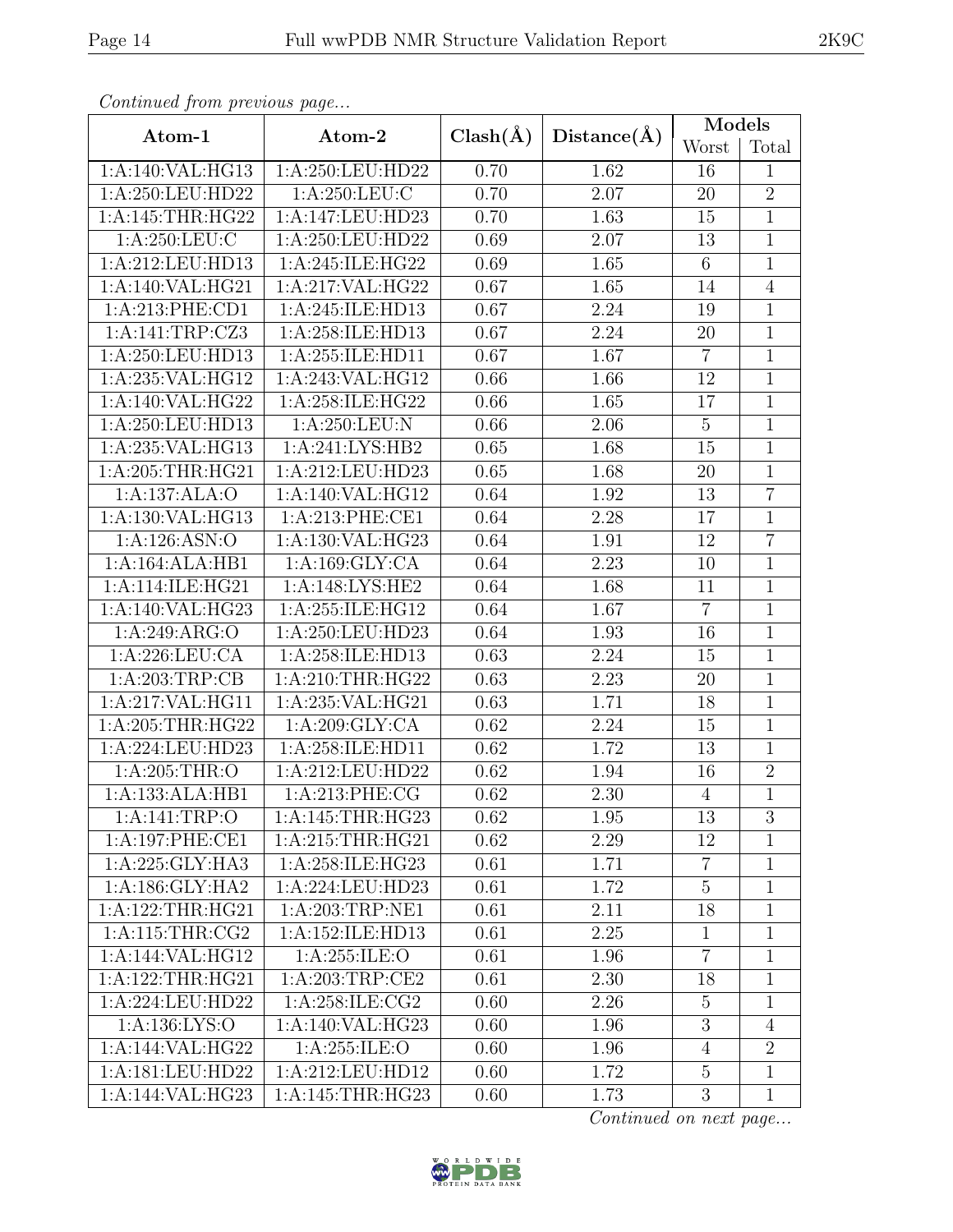|                                     | Atom-2             | $Clash(\AA)$ |             | Models         |                |  |
|-------------------------------------|--------------------|--------------|-------------|----------------|----------------|--|
| Atom-1                              |                    |              | Distance(A) | Worst          | Total          |  |
| 1:A:211:ASN:ND2                     | 1:A:215:THR:HG21   | 0.60         | 2.11        | 16             | $\mathbf{1}$   |  |
| 1:A:114:ILE:HG21                    | 1: A:148: LYS: CE  | 0.59         | 2.26        | 11             | $\mathbf{1}$   |  |
| 1:A:252:ALA:O                       | 1:A:255:ILE:HG22   | 0.59         | 1.96        | 6              | $\mathbf{1}$   |  |
| 1:A:164:ALA:HB1                     | 1: A:169: GLY: HA2 | 0.59         | 1.71        | 10             | $\mathbf{1}$   |  |
| 1:A:214:LEU:CD2                     | 1:A:243:VAL:HG22   | 0.59         | 2.27        | 17             | $\overline{2}$ |  |
| 1:A:203:TRP:HB2                     | 1: A:210:THR:HG22  | 0.59         | 1.73        | 20             | $\mathbf{1}$   |  |
| 1: A:146: PRO:O                     | 1:A:147:LEU:HD22   | 0.59         | 1.97        | 20             | $\mathbf{1}$   |  |
| 1:A:181:LEU:HD21                    | 1: A:240: TYR: CZ  | 0.59         | 2.32        | 17             | $\mathbf{1}$   |  |
| 1:A:140:VAL:O                       | 1:A:144:VAL:HG23   | 0.59         | 1.96        | $8\,$          | $\overline{3}$ |  |
| 1:A:224:LEU:HB3                     | 1:A:258:ILE:HD11   | 0.59         | 1.75        | 11             | $\mathbf{1}$   |  |
| 1:A:140:VAL:HG11                    | 1:A:217:VAL:CG1    | 0.59         | 2.26        | 14             | $\overline{2}$ |  |
| 1:A:195:ALA:HB2                     | 1:A:220:ILE:HA     | 0.59         | 1.74        | $\overline{7}$ | $\overline{1}$ |  |
| 1:A:144:VAL:HG22                    | 1:A:255:ILE:HA     | 0.59         | 1.74        | $8\,$          | $\mathbf 1$    |  |
| 1:A:114:ILE:HD13                    | 1:A:159:ILE:HD13   | 0.59         | 1.74        | 15             | $\mathbf{1}$   |  |
| 1: A:250:LEU:CB                     | 1:A:255:ILE:HD11   | 0.59         | 2.28        | 9              | $\mathbf 1$    |  |
| 1:A:144:VAL:HG21                    | 1:A:258:ILE:HD13   | 0.58         | 1.74        | 14             | $\mathbf{1}$   |  |
| 1:A:161:VAL:HG23                    | 1:A:195:ALA:CB     | 0.58         | 2.28        | 14             | $\mathbf 1$    |  |
| 1:A:216:ALA:O                       | 1:A:220:ILE:HG22   | 0.58         | 1.98        | 12             | $\overline{7}$ |  |
| 1:A:214:LEU:HD22                    | 1:A:242:TYR:HA     | 0.58         | 1.74        | $\overline{5}$ | $\mathbf 1$    |  |
| 1:A:144:VAL:CG1                     | 1:A:258:ILE:HG22   | 0.58         | 2.27        | 12             | $\mathbf{1}$   |  |
| 1:A:224:LEU:HB3                     | 1:A:258:ILE:HD12   | 0.58         | 1.75        | 18             | $\mathbf{1}$   |  |
| 1: A:116: TYR: HB2                  | 1:A:159:ILE:HG23   | 0.58         | 1.74        | 10             | $\mathbf{1}$   |  |
| 1: A:115:THR:HB                     | 1:A:152:ILE:HG21   | 0.58         | 1.76        | $\mathbf{1}$   | $\mathbf{1}$   |  |
| 1:A:214:LEU:HD13                    | 1:A:243:VAL:CG2    | 0.58         | 2.28        | 14             | $\mathbf{1}$   |  |
| 1:A:214:LEU:HD22                    | 1:A:243:VAL:HG13   | 0.58         | 1.75        | 14             | $\mathbf{1}$   |  |
| 1: A:145:THR:CG2                    | 1:A:147:LEU:HD23   | 0.58         | 2.28        | 15             | $\mathbf 1$    |  |
| $1:A:133:\overline{\text{ALA:HB1}}$ | 1:A:213:PHE:CE1    | 0.58         | 2.34        | $\mathbf{1}$   | $\mathbf{1}$   |  |
| 1:A:137:ALA:O                       | 1:A:140:VAL:HG22   | 0.58         | 1.99        | 10             | $\mathbf{1}$   |  |
| 1:A:214:LEU:HB2                     | 1:A:245:ILE:HG22   | 0.57         | 1.76        | $\overline{2}$ | $\mathbf{1}$   |  |
| 1:A:144:VAL:HG21                    | 1:A:258:ILE:HG13   | 0.57         | 1.74        | 3              | $\mathbf{1}$   |  |
| 1:A:151:LYS:O                       | 1:A:152:ILE:HD13   | 0.57         | 1.99        | 6              | $\sqrt{3}$     |  |
| 1:A:197:PHE:CZ                      | 1:A:215:THR:HG21   | 0.57         | 2.33        | 12             | $\overline{2}$ |  |
| 1: A: 130: VAL: O                   | 1:A:134:ILE:HG22   | 0.57         | 1.99        | 13             | $\mathbf{1}$   |  |
| 1: A:213: PHE:O                     | 1:A:217:VAL:HG23   | 0.57         | 1.99        | 20             | $\mathbf{1}$   |  |
| 1:A:250:LEU:HD13                    | 1:A:258:ILE:HG13   | 0.57         | 1.76        | $\overline{2}$ | 1              |  |
| 1:A:144:VAL:HG12                    | 1:A:255:ILE:HD13   | 0.57         | 1.75        | 3              | 1              |  |
| 1: A:116: TYR: CB                   | 1:A:159:ILE:HG23   | 0.57         | 2.29        | 10             | 1              |  |
| 1:A:140:VAL:HG21                    | 1:A:217:VAL:CG2    | 0.57         | 2.28        | 14             | $\mathbf{1}$   |  |
| 1:A:161:VAL:HG23                    | 1:A:195:ALA:HB3    | 0.57         | 1.75        | 14             | $\mathbf{1}$   |  |
| 1:A:217:VAL:HG21                    | 1: A:248: PHE:CE1  | 0.57         | 2.34        | 20             | $\mathbf{1}$   |  |
| 1:A:217:VAL:HG12                    | 1:A:250:LEU:HD21   | 0.57         | 1.75        | $\overline{2}$ | $\mathbf{1}$   |  |

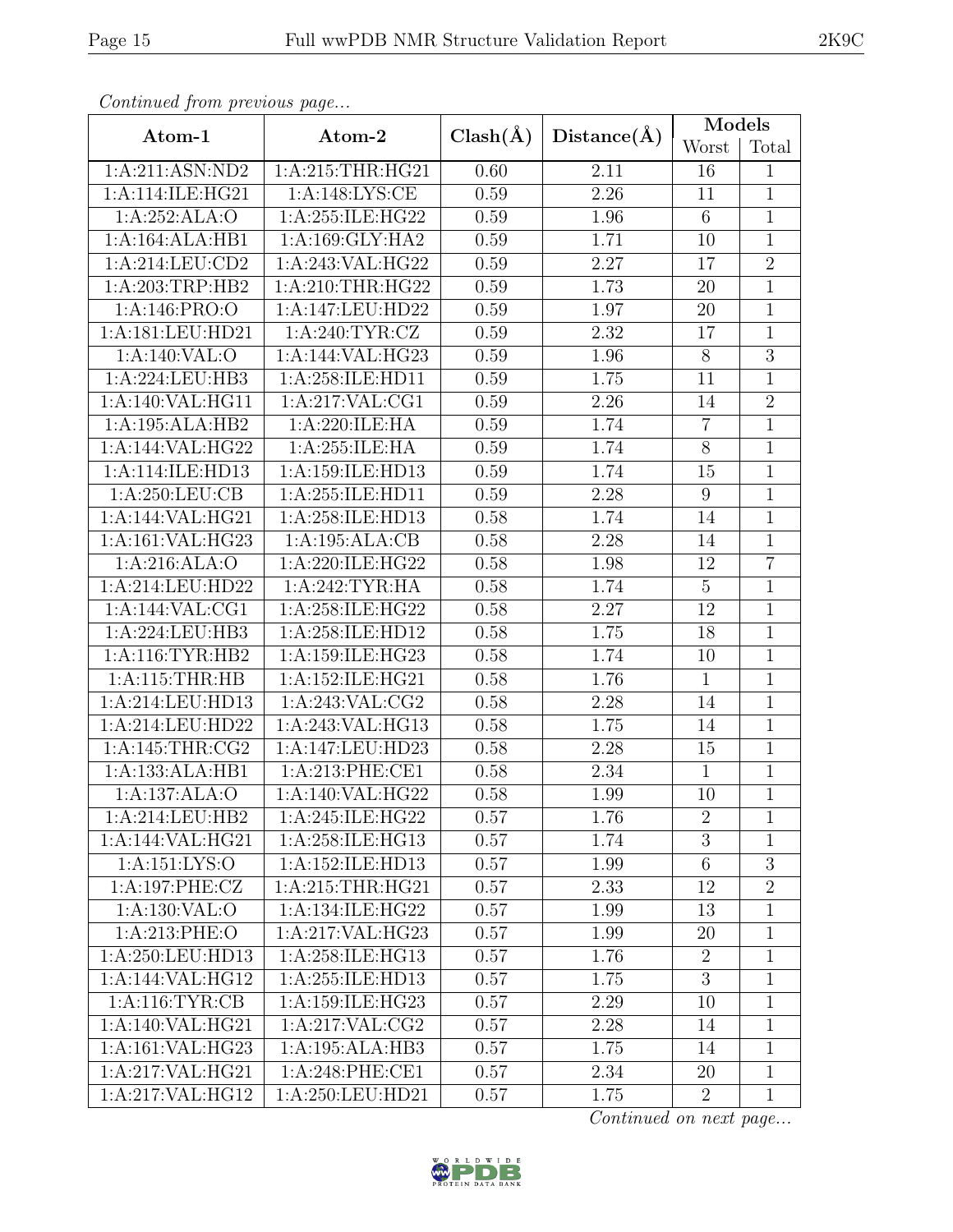| Atom-1                         | Atom-2                                          | $Clash(\AA)$ | Distance(A) | Models          |                |  |
|--------------------------------|-------------------------------------------------|--------------|-------------|-----------------|----------------|--|
|                                |                                                 |              |             | Worst           | Total          |  |
| $1:A:116:TYR:\overline{HA}$    | 1:A:159:ILE:HD11                                | 0.57         | 1.76        | $\mathbf{1}$    | $\overline{2}$ |  |
| 1:A:137:ALA:CB                 | 1:A:216:ALA:HB1                                 | 0.57         | 2.28        | $\overline{2}$  | $\overline{2}$ |  |
| 1:A:220:ILE:HG12               | 1:A:224:LEU:HD12                                | 0.57         | 1.75        | $\overline{7}$  | $\overline{2}$ |  |
| 1:A:144:VAL:CG1                | 1:A:258:ILE:HG23                                | 0.57         | 2.26        | 13              | $\mathbf{1}$   |  |
| 1:A:159:ILE:HG12               | 1:A:224:LEU:HD23                                | 0.57         | 1.76        | 9               | $\mathbf{1}$   |  |
| 1: A: 136: LYS: HD2            | 1:A:245:ILE:HD12                                | 0.57         | 1.76        | 10              | $\overline{1}$ |  |
| 1:A:226:LEU:HD13               | 1:A:228:HIS:CE1                                 | 0.57         | 2.35        | 11              | $\mathbf 1$    |  |
| 1:A:214:LEU:HD13               | 1:A:243:VAL:HG21                                | 0.57         | 1.77        | 14              | $\mathbf{1}$   |  |
| 1:A:214:LEU:HD22               | $1:A:240:\overline{\text{TYR}:CB}$              | 0.57         | 2.30        | 16              | $\mathbf{1}$   |  |
| 1: A:116: TYR: CZ              | 1:A:157:ALA:HB3                                 | 0.57         | 2.35        | 20              | $\mathbf{1}$   |  |
| 1:A:224:LEU:HD12               | 1:A:258:ILE:CG2                                 | 0.57         | 2.30        | 14              | $\overline{3}$ |  |
| 1:A:140:VAL:HG22               | 1:A:258:ILE:CG2                                 | 0.57         | 2.29        | 17              | $\overline{2}$ |  |
| 1:A:161:VAL:HG23               | 1:A:195:ALA:HB1                                 | 0.56         | 1.77        | 19              | $\mathbf{1}$   |  |
| 1: A:118: ILE: CG2             | 1:A:161:VAL:HG21                                | 0.56         | 2.30        | 11              | $\mathbf{1}$   |  |
| 1:A:223:SER:HB2                | 1:A:224:LEU:HD22                                | 0.56         | 1.75        | 15              | $\mathbf 1$    |  |
| 1:A:115:THR:HG22               | 1:A:150:SER:HB3                                 | 0.56         | 1.75        | $\overline{2}$  | $\overline{2}$ |  |
| 1:A:181:LEU:HD22               | 1:A:212:LEU:CD1                                 | 0.56         | 2.30        | $\overline{5}$  | $\mathbf{1}$   |  |
| 1: A:116: TYR: CE1             | $1:A:157:\overline{ALA:HB3}$                    | 0.56         | 2.34        | 20              | $\mathbf{1}$   |  |
| 1:A:142:SER:HA                 | 1:A:147:LEU:HD11                                | 0.56         | 1.76        | $\mathbf{1}$    | $\mathbf{1}$   |  |
| 1:A:120:ASN:O                  | 1:A:161:VAL:HG21                                | 0.56         | 2.00        | 3               | $\mathbf{1}$   |  |
| 1: A:250:LEU:O                 | 1:A:255:ILE:HD11                                | 0.56         | 2.01        | $\overline{3}$  | $\mathbf{1}$   |  |
| 1:A:145:THR:HG22               | 1:A:147:LEU:CD1                                 | 0.56         | 2.30        | 9               | 1              |  |
| 1: A:115:THR:O                 | 1:A:152:ILE:HG22                                | 0.56         | 2.00        | 19              | $\mathbf{1}$   |  |
| 1:A:250:LEU:HD13               | 1:A:255:ILE:CD1                                 | 0.56         | 2.30        | $\overline{7}$  | $\mathbf{1}$   |  |
| 1:A:217:VAL:CG1                | 1:A:235:VAL:HG21                                | 0.56         | 2.31        | 18              | $\mathbf{1}$   |  |
| 1:A:141:TRP:CE3                | 1:A:258:ILE:HD13                                | 0.56         | 2.36        | $8\,$           | $\mathbf 1$    |  |
| 1:A:181:LEU:HD22               | 1:A:238:PRO:HB2                                 | 0.55         | 1.78        | 18              | $\mathbf{1}$   |  |
| 1:A:212:LEU:HD23               | 1:A:213:PHE:CE1                                 | 0.55         | 2.36        | 1               | $\mathbf{1}$   |  |
| 1: A:115:THR:CG2               | 1:A:152:ILE:HG21                                | 0.55         | 2.31        | 16              | $\mathbf{1}$   |  |
| 1: A:212:LEU:CD1               | $1:\overline{A}:245:\iota\text{LE}:\text{HG}22$ | 0.55         | 2.31        | 6               | 1              |  |
| 1:A:212:LEU:HD12               | 1:A:213:PHE:CD2                                 | 0.55         | 2.36        | $\overline{7}$  | 1              |  |
| 1:A:137:ALA:HB2                | 1: A:213: PHE:O                                 | 0.55         | 2.01        | 10              | 1              |  |
| $1: A:213: \overline{PHE:CE1}$ | 1:A:245:ILE:HD13                                | 0.55         | 2.36        | 19              | 1              |  |
| 1:A:254:ASP:OD2                | 1: A:255: ILE: HG23                             | 0.55         | 2.01        | $\overline{2}$  | 1              |  |
| 1:A:124:ASP:OD2                | 1: A:204:THR:HG23                               | 0.55         | 2.01        | $6\phantom{.}6$ | 1              |  |
| 1:A:213:PHE:HB2                | 1: A:245: ILE: HG23                             | 0.55         | 1.77        | 20              | 1              |  |
| 1:A:162:VAL:HG13               | 1:A:172:HIS:CB                                  | 0.55         | 2.32        | 11              | $\mathbf{1}$   |  |
| 1:A:182:ALA:HB1                | 1:A:222:HIS:CG                                  | 0.55         | 2.37        | 12              | 1              |  |
| 1:A:116:TYR:CB                 | 1:A:152:ILE:HD13                                | 0.54         | 2.32        | 8               | $\mathbf{1}$   |  |
| 1:A:114:ILE:HD13               | 1:A:159:ILE:CD1                                 | 0.54         | 2.32        | 15              | $\mathbf 1$    |  |
| 1:A:141:TRP:HB3                | 1:A:224:LEU:HD13                                | 0.54         | 1.77        | $\overline{7}$  | $\overline{2}$ |  |

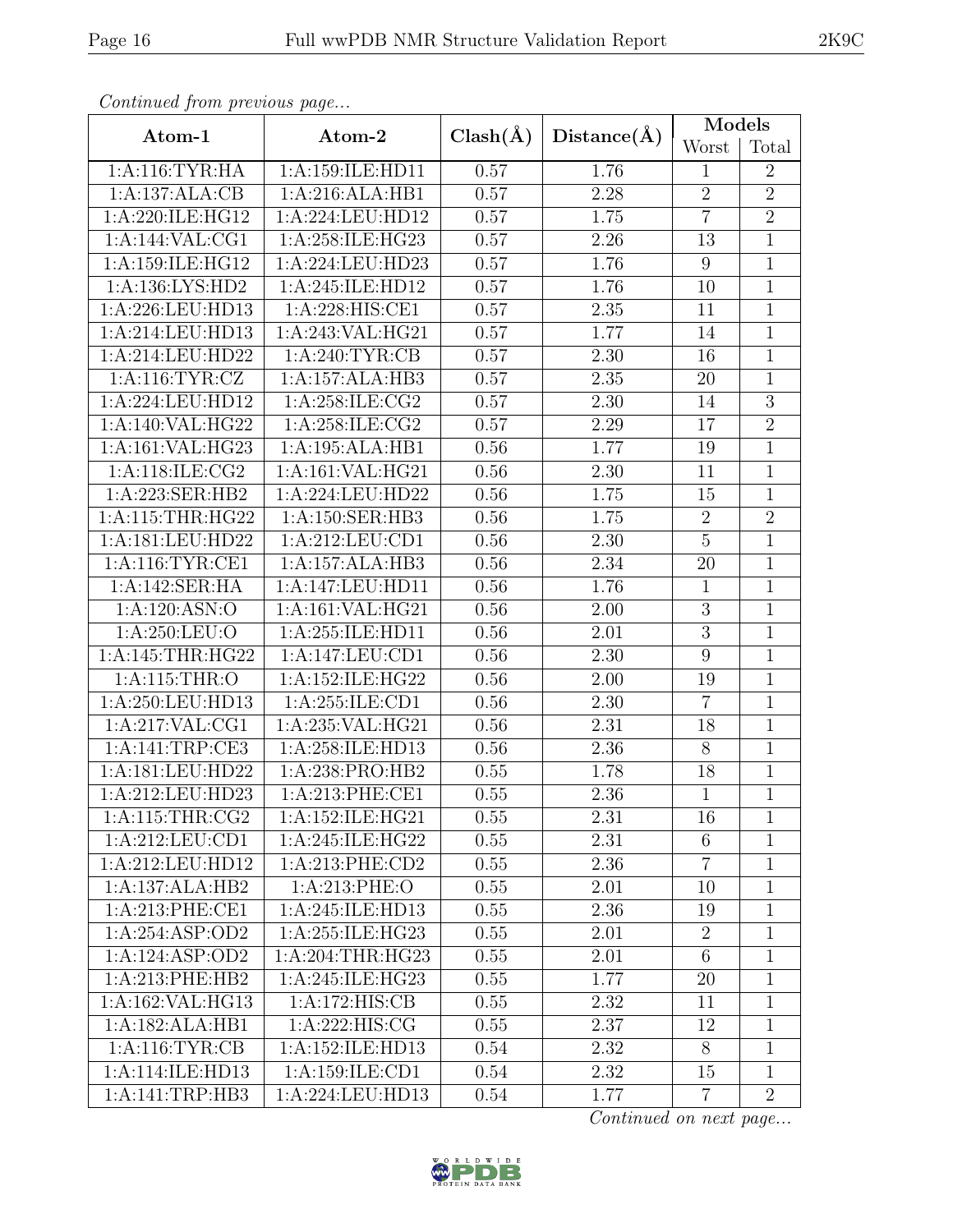| Continual from previous page |                   |              |             | Models          |                |  |
|------------------------------|-------------------|--------------|-------------|-----------------|----------------|--|
| Atom-1                       | Atom-2            | $Clash(\AA)$ | Distance(A) | Worst           | Total          |  |
| 1:A:141:TRP:CD1              | 1:A:224:LEU:HD13  | 0.54         | 2.38        | $\mathbf{1}$    | $\mathbf 1$    |  |
| 1:A:184:ALA:HB3              | 1:A:223:SER:HA    | 0.54         | 1.79        | 11              | $\overline{2}$ |  |
| 1:A:211:ASN:O                | 1:A:212:LEU:HD23  | 0.54         | $2.02\,$    | $\overline{7}$  | $\mathbf{1}$   |  |
| 1: A:241: LYS:O              | 1:A:243:VAL:HG13  | 0.54         | 2.03        | $9\phantom{.0}$ | $\mathbf 1$    |  |
| 1:A:184:ALA:CB               | 1:A:226:LEU:HD21  | 0.54         | 2.32        | $\sqrt{2}$      | $\mathbf 1$    |  |
| 1:A:212:LEU:HD21             | 1:A:240:TYR:CD2   | 0.53         | 2.38        | $\overline{4}$  | $\mathbf 1$    |  |
| 1:A:124:ASP:O                | 1:A:130:VAL:HG21  | 0.53         | 2.04        | $\,6\,$         | $\mathbf{1}$   |  |
| 1:A:243:VAL:O                | 1:A:245:ILE:HG23  | 0.53         | 2.03        | 12              | $\overline{2}$ |  |
| 1:A:205:THR:HG23             | 1: A:208: GLY:O   | 0.53         | 2.04        | 16              | $\overline{1}$ |  |
| 1:A:182:ALA:HB2              | 1:A:219:GLU:OE1   | 0.53         | 2.04        | $\overline{5}$  | $\mathbf 1$    |  |
| 1:A:160:LEU:O                | 1:A:195:ALA:HB2   | 0.53         | 2.04        | $\,6\,$         | $\mathbf 1$    |  |
| 1:A:141:TRP:CB               | 1:A:224:LEU:HD13  | 0.53         | 2.33        | $\overline{7}$  | $\mathbf 1$    |  |
| 1:A:136:LYS:CD               | 1:A:245:ILE:HD12  | 0.53         | 2.32        | 10              | $\mathbf{1}$   |  |
| 1:A:234:ALA:HB3              | 1:A:251:SER:HB2   | 0.53         | 1.80        | 16              | $\mathbf 1$    |  |
| 1:A:165:ARG:O                | 1: A: 166: GLY: C | 0.53         | 2.44        | $\mathbf 5$     | $\mathbf 1$    |  |
| 1:A:140:VAL:HG23             | 1:A:255:ILE:CG1   | 0.53         | 2.34        | $\overline{7}$  | $\mathbf 1$    |  |
| 1:A:214:LEU:HD11             | 1: A:242:TYR:CB   | 0.53         | 2.33        | $\sqrt{3}$      | $\mathbf{1}$   |  |
| 1:A:221:GLY:HA3              | 1:A:235:VAL:HG21  | 0.53         | 1.80        | $\overline{2}$  | $\mathbf 1$    |  |
| 1:A:144:VAL:HG13             | 1: A:145:THR:CG2  | 0.53         | 2.29        | 10              | $\mathbf{1}$   |  |
| 1:A:212:LEU:HD23             | 1: A:213: PHE:CD1 | 0.53         | 2.38        | $\mathbf{1}$    | $\mathbf{1}$   |  |
| 1:A:220:ILE:HG13             | 1:A:224:LEU:HD12  | 0.53         | 1.81        | 19              | $\mathbf{1}$   |  |
| 1: A:140: VAL:CG1            | 1:A:250:LEU:HD22  | 0.52         | $2.34\,$    | 16              | $\mathbf 1$    |  |
| 1:A:214:LEU:CG               | 1:A:243:VAL:HG12  | 0.52         | 2.34        | 18              | $\mathbf{1}$   |  |
| 1:A:140:VAL:HA               | 1:A:250:LEU:HD23  | 0.52         | 1.80        | 18              | $\mathbf 1$    |  |
| 1:A:137:ALA:HB1              | 1:A:220:ILE:HD12  | 0.52         | 1.80        | $\overline{4}$  | $\mathbf 1$    |  |
| 1:A:243:VAL:HG21             | 1:A:249:ARG:HG3   | 0.52         | 1.80        | 10              | $\mathbf{1}$   |  |
| 1:A:133:ALA:HB1              | 1: A:213: PHE:CD2 | 0.52         | 2.39        | 18              | $\mathbf 1$    |  |
| 1:A:141:TRP:CH2              | 1:A:258:ILE:HD13  | 0.52         | 2.39        | 20              | $\overline{1}$ |  |
| 1:A:137:ALA:HB1              | 1:A:220:ILE:HG13  | 0.52         | 1.82        | 3               | 1              |  |
| 1:A:195:ALA:HB1              | 1:A:219:GLU:CG    | 0.52         | 2.35        | 3               | $\mathbf{1}$   |  |
| 1: A:114: ILE: HG23          | 1:A:158:ASP:HB2   | 0.52         | 1.82        | 14              | $\mathbf{1}$   |  |
| 1:A:118:ILE:HG21             | 1:A:134:ILE:CG2   | 0.52         | 2.35        | 15              | $\mathbf{1}$   |  |
| 1:A:140:VAL:O                | 1:A:258:ILE:HG23  | 0.52         | 2.05        | 17              | 1              |  |
| 1:A:140:VAL:HG22             | 1:A:250:LEU:HD11  | 0.52         | 1.80        | 11              | 1              |  |
| 1: A: 160: LEU: HD12         | 1: A: 160: LEU: O | 0.52         | 2.05        | 16              | 1              |  |
| 1: A: 138: PHE: CE1          | 1:A:184:ALA:HB2   | 0.52         | 2.40        | $\overline{5}$  | $\mathbf{1}$   |  |
| 1:A:137:ALA:CB               | 1:A:216:ALA:HB3   | 0.52         | 2.35        | 10              | $\sqrt{2}$     |  |
| 1: A: 138: PHE: CD1          | 1:A:220:ILE:HG21  | 0.52         | 2.40        | $\overline{5}$  | $\mathbf 1$    |  |
| 1: A:140: VAL: HG23          | 1: A:250:LEU:HG   | 0.52         | 1.81        | $\overline{5}$  | $\mathbf{1}$   |  |
| 1:A:195:ALA:HB1              | 1:A:197:PHE:CE1   | 0.52         | 2.40        | 17              | $\mathbf{1}$   |  |
| 1:A:217:VAL:CG1              | 1:A:250:LEU:HD21  | 0.51         | 2.36        | $\overline{2}$  | $\overline{2}$ |  |

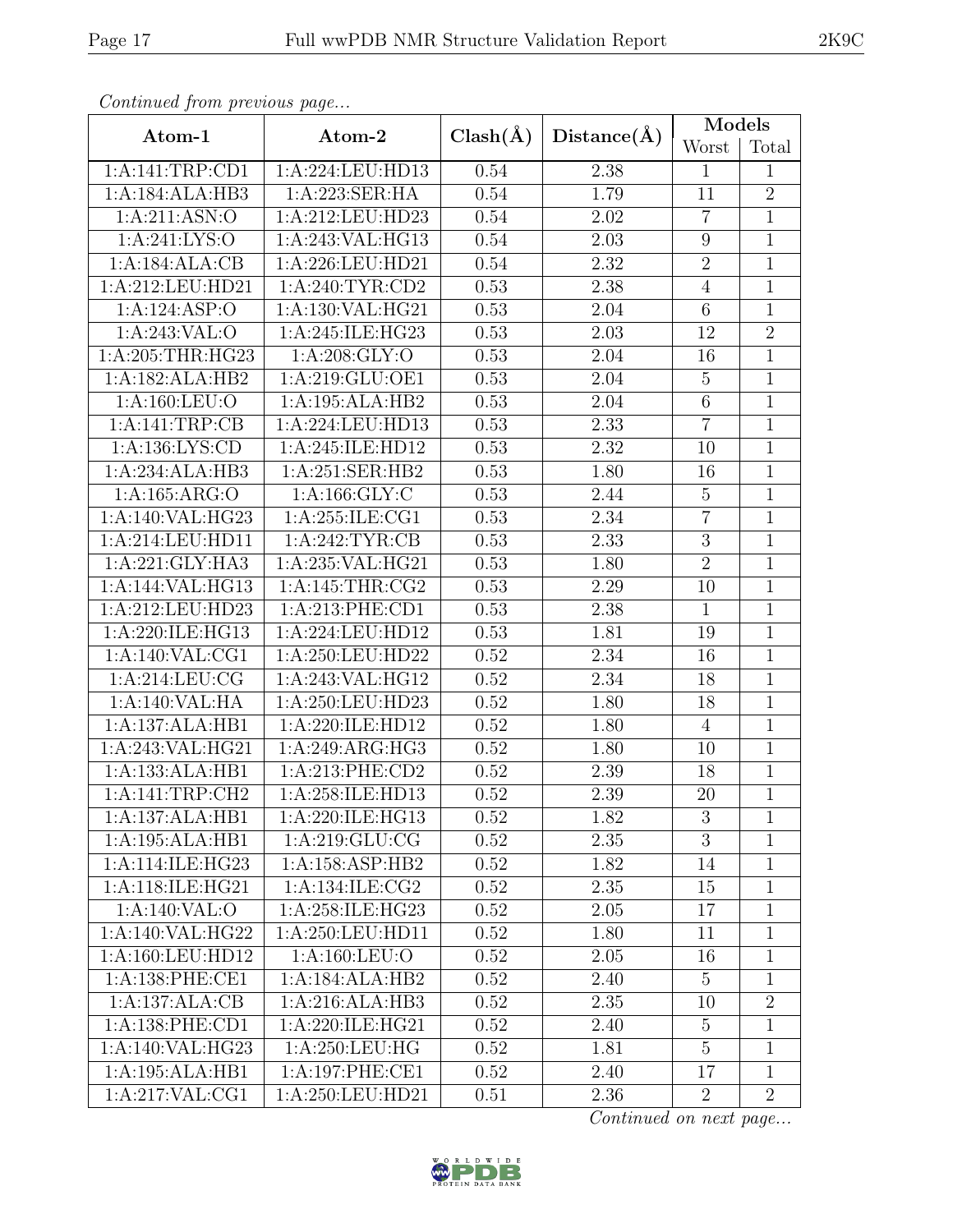| Atom-1                  | Atom-2              | $Clash(\AA)$      | Distance(A) | Models          |                |  |
|-------------------------|---------------------|-------------------|-------------|-----------------|----------------|--|
|                         |                     |                   |             | Worst           | Total          |  |
| 1: A:213: PHE:CE1       | 1:A:245:ILE:HG21    | 0.51              | 2.40        | 8               | $\mathbf{1}$   |  |
| 1:A:118:ILE:HG23        | 1:A:161:VAL:HB      | 0.51              | 1.80        | 14              | $\mathbf{1}$   |  |
| 1:A:212:LEU:HD22        | 1:A:242:TYR:HA      | 0.51              | 1.82        | 14              | $\mathbf{1}$   |  |
| 1:A:227:GLY:HA2         | 1:A:255:ILE:HG21    | 0.51              | 1.81        | $\overline{2}$  | $\mathbf{1}$   |  |
| 1:A:124:ASP:OD1         | 1:A:212:LEU:HD21    | 0.51              | 2.06        | 3               | $\mathbf{1}$   |  |
| 1:A:141:TRP:O           | 1:A:145:THR:HG22    | $\overline{0.51}$ | 2.06        | $\overline{5}$  | $\overline{5}$ |  |
| 1: A:116: TYR:OH        | 1:A:224:LEU:HD21    | 0.51              | 2.05        | 16              | $\mathbf{1}$   |  |
| 1:A:184:ALA:HB1         | 1:A:226:LEU:HD21    | 0.51              | 1.83        | $\overline{2}$  | $\mathbf{1}$   |  |
| 1:A:214:LEU:HD11        | 1:A:243:VAL:HG22    | 0.51              | 1.82        | 10              | $\mathbf{1}$   |  |
| 1:A:182:ALA:HB1         | 1:A:222:HIS:NE2     | 0.51              | 2.21        | 15              | $\mathbf{1}$   |  |
| 1:A:115:THR:HG23        | 1:A:224:LEU:HD21    | 0.51              | 1.83        | 19              | $\mathbf{1}$   |  |
| 1: A:214:LEU:CD2        | 1:A:243:VAL:HG12    | 0.50              | 2.36        | 18              | $\mathbf{1}$   |  |
| 1:A:234:ALA:HB2         | 1:A:251:SER:HB3     | 0.50              | 1.83        | $\overline{5}$  | 1              |  |
| 1:A:217:VAL:HG11        | 1:A:250:LEU:HD11    | 0.50              | 1.83        | $\overline{3}$  | $\mathbf{1}$   |  |
| 1:A:224:LEU:HB3         | 1:A:258:ILE:HG23    | 0.50              | 1.82        | $\overline{5}$  | $\overline{2}$ |  |
| 1:A:215:THR:HG22        | 1:A:219:GLU:HG3     | 0.50              | 1.82        | 19              | $\mathbf{1}$   |  |
| 1:A:141:TRP:CE2         | 1:A:220:ILE:HG21    | 0.50              | 2.40        | 12              | $\mathbf{1}$   |  |
| 1:A:140:VAL:HG22        | 1:A:250:LEU:HB3     | 0.50              | 1.84        | 14              | $\mathbf{1}$   |  |
| 1:A:250:LEU:HD23        | 1:A:255:ILE:HD13    | 0.50              | 1.82        | $\overline{5}$  | $\mathbf{1}$   |  |
| 1:A:118:ILE:HG21        | 1:A:134:ILE:HG21    | 0.50              | 1.83        | 3               | 3              |  |
| 1:A:235:VAL:HG22        | 1:A:251:SER:HB3     | 0.50              | 1.84        | $\overline{7}$  | $\mathbf{1}$   |  |
| 1: A:214:LEU:CG         | 1:A:243:VAL:HG22    | 0.50              | 2.37        | 11              | 1              |  |
| 1:A:130:VAL:HG22        | 1: A:207: SER:O     | 0.50              | 2.06        | $\overline{4}$  | $\mathbf{1}$   |  |
| 1:A:255:ILE:HG23        | 1:A:256:ARG:HG3     | 0.50              | 1.83        | 20              | $\mathbf{1}$   |  |
| 1:A:250:LEU:HD22        | 1:A:258:ILE:HD11    | 0.49              | 1.82        | $\overline{2}$  | $\mathbf{1}$   |  |
| 1:A:250:LEU:C           | 1: A:250: LEU:CD2   | 0.49              | 2.80        | 13              | $\overline{3}$ |  |
| 1:A:227:GLY:CA          | 1:A:255:ILE:HG21    | 0.49              | 2.37        | $\overline{2}$  | $\mathbf{1}$   |  |
| $1:$ A: $214:$ LEU:HD11 | 1:A:248:PHE:CD1     | 0.49              | 2.42        | $\mathbf 1$     | $\mathbf{1}$   |  |
| 1:A:250:LEU:HB3         | 1:A:255:ILE:HD11    | 0.49              | 1.85        | 9               | $\mathbf{1}$   |  |
| 1:A:144:VAL:HG11        | 1:A:255:ILE:HB      | 0.49              | 1.82        | 16              | $\mathbf{1}$   |  |
| 1:A:158:ASP:HB3         | 1:A:159:ILE:HD12    | 0.49              | 1.84        | $\,6$           | $\mathbf{1}$   |  |
| 1:A:140:VAL:CG1         | 1:A:250:LEU:HD13    | 0.49              | 2.35        | 12              | 1              |  |
| 1:A:250:LEU:HD13        | 1:A:255:ILE:HB      | 0.49              | 1.84        | 8               | $\mathbf{1}$   |  |
| 1: A: 187: PRO:HG3      | 1:A:224:LEU:HD22    | 0.49              | 1.85        | $9\phantom{.0}$ | $\mathbf{1}$   |  |
| 1:A:162:VAL:HG13        | 1:A:172:HIS:HB2     | 0.49              | 1.83        | 11              | $\mathbf{1}$   |  |
| 1:A:141:TRP:CZ2         | 1: A:220: ILE: HG21 | 0.49              | 2.42        | 12              | $\mathbf 1$    |  |
| 1:A:144:VAL:HG21        | 1:A:258:ILE:HA      | 0.49              | 1.84        | 19              | $\mathbf{1}$   |  |
| 1:A:225:GLY:HA3         | 1:A:258:ILE:HD12    | 0.49              | 1.83        | $\mathbf{1}$    | $\mathbf{1}$   |  |
| 1: A:138: PHE:CE2       | 1:A:159:ILE:HG21    | 0.49              | 2.42        | $\overline{2}$  | $\mathbf{1}$   |  |
| 1:A:250:LEU:HD12        | 1:A:250:LEU:O       | 0.48              | 2.08        | 8               | $\mathbf{1}$   |  |
| 1:A:224:LEU:HD23        | 1:A:258:ILE:CD1     | 0.48              | 2.36        | 13              | 1              |  |

Continued from

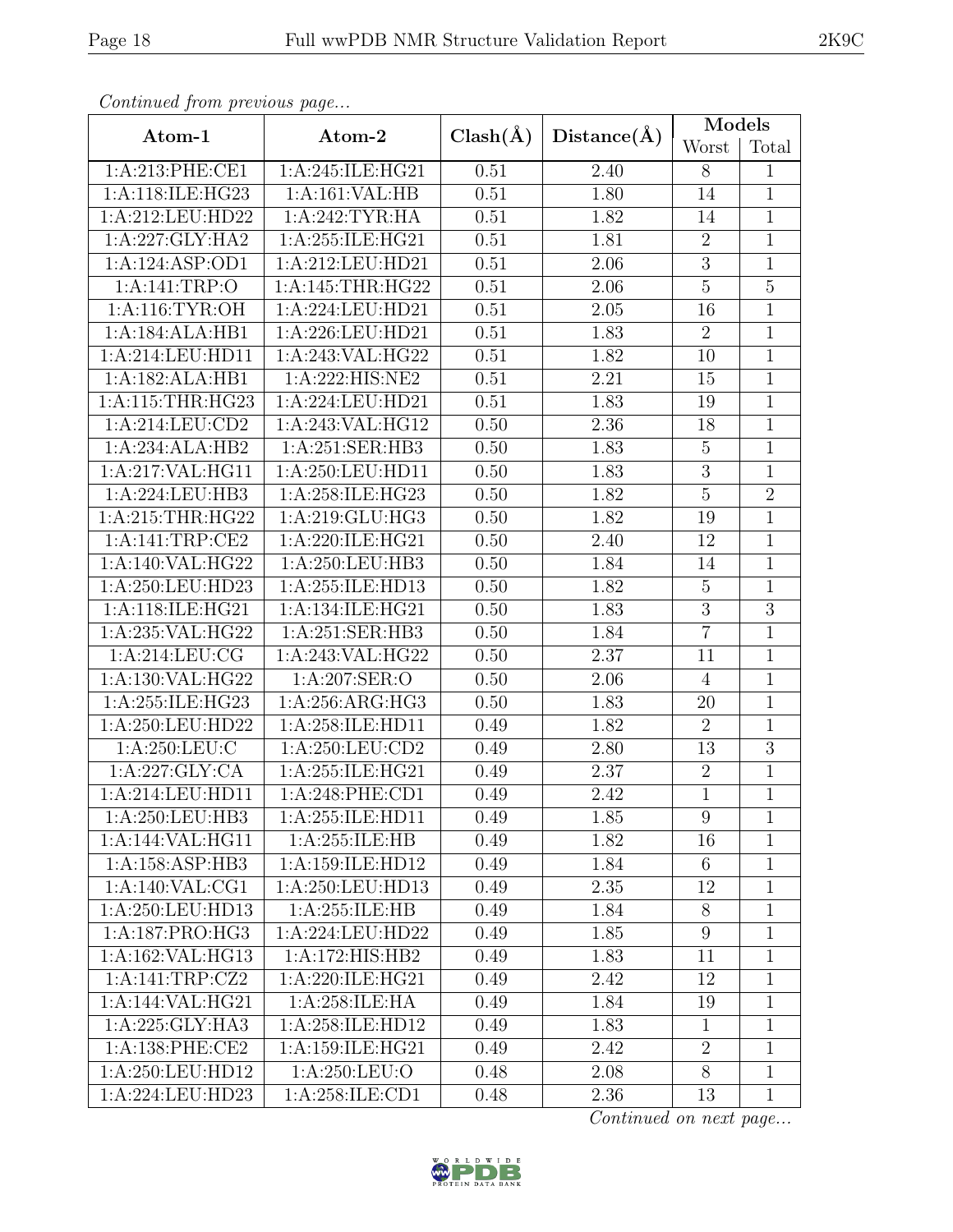| <i>inued from previous page</i> |                   |              |             |                |                |  |  |
|---------------------------------|-------------------|--------------|-------------|----------------|----------------|--|--|
| Atom-1                          | Atom-2            | $Clash(\AA)$ | Distance(A) | Models         |                |  |  |
|                                 |                   |              |             | Worst          | Total          |  |  |
| !44:VAL:HG22                    | 1: A:257: GLY: C  | 0.48         | 2.28        | 17             | 1              |  |  |
| 115:THR:CG2                     | 1:A:224:LEU:HD21  | 0.48         | 2.38        | 19             | 1              |  |  |
| 141:TRP:CD1                     | 1:A:224:LEU:HD22  | 0.48         | 2.43        | 19             | 1              |  |  |
| \:212:LEU:O                     | 1:A:216:ALA:HB2   | 0.48         | 2.07        | 13             | $\overline{2}$ |  |  |
| 182:ALA:HB3                     | 1:A:238:PRO:HA    | 0.48         | 1.84        | 15             | 1              |  |  |
| 235: VAL: HG13                  | 1: A:251:SER:HB2  | 0.48         | 1.84        | $\overline{7}$ | 1              |  |  |
| e:167:ALA:O                     | 1: A:168: HIS:C   | 0.48         | 2.51        | 9              | $\overline{2}$ |  |  |
| 195:ALA:HB1                     | 1: A:219: GLU:OE1 | 0.48         | 2.08        | 11             | 1              |  |  |
| 214:LEU:HD21                    | 1: A:243: VAL:C   | 0.48         | 2.29        | 13             | 1              |  |  |
| :197:PHE:CG                     | 1: A:210:THR:HG21 | 0.48         | 2.44        | 14             | 1              |  |  |
| 205:THR:HG21                    | 1: A:211: ASN:O   | 0.48         | 2.08        | 14             | 1              |  |  |
| :224:LEU:CB                     | 1:A:258:ILE:HD11  | 0.48         | 2.39        | 11             | 1              |  |  |
| 15:THR:HG21                     | 1:A:152:ILE:HD13  | 0.48         | 1.85        | 1              | 1              |  |  |

| 1:A:144:VAL:HG22                          | 1: A:257: GLY: C                         | 0.48 | 2.28              | 17               | $\mathbf{1}$   |
|-------------------------------------------|------------------------------------------|------|-------------------|------------------|----------------|
| 1: A:115:THR:CG2                          | 1:A:224:LEU:HD21                         | 0.48 | 2.38              | 19               | $\mathbf{1}$   |
| 1:A:141:TRP:CD1                           | 1:A:224:LEU:HD22                         | 0.48 | 2.43              | 19               | $\mathbf{1}$   |
| 1:A:212:LEU:O                             | 1:A:216:ALA:HB2                          | 0.48 | $\overline{2.07}$ | 13               | $\overline{2}$ |
| 1:A:182:ALA:HB3                           | 1:A:238:PRO:HA                           | 0.48 | 1.84              | 15               | $\mathbf{1}$   |
| 1:A:235:VAL:HG13                          | 1:A:251:SER:HB2                          | 0.48 | 1.84              | $\overline{7}$   | $\mathbf{1}$   |
| 1:A:167:ALA:O                             | 1: A:168: HIS: C                         | 0.48 | 2.51              | $\boldsymbol{9}$ | $\overline{2}$ |
| 1:A:195:ALA:HB1                           | 1: A:219: GLU:OE1                        | 0.48 | 2.08              | 11               | $\mathbf{1}$   |
| 1:A:214:LEU:HD21                          | 1:A:243:VAL:CC                           | 0.48 | 2.29              | 13               | $\mathbf{1}$   |
| 1:A:197:PHE:CG                            | 1:A:210:THR:HG21                         | 0.48 | 2.44              | 14               | $\mathbf{1}$   |
| 1: A:205:THR:HG21                         | 1:A:211:ASN:O                            | 0.48 | 2.08              | 14               | $\mathbf{1}$   |
| 1:A:224:LEU:CB                            | 1:A:258:ILE:HD11                         | 0.48 | 2.39              | 11               | $\mathbf{1}$   |
| 1: A:115:THR:HG21                         | 1:A:152:ILE:HD13                         | 0.48 | 1.85              | $\mathbf{1}$     | $\mathbf{1}$   |
| 1: A:115:THR:HG22                         | $1:A:\overline{150:SER:CB}$              | 0.48 | 2.39              | $\overline{2}$   | $\overline{1}$ |
| 1:A:226:LEU:HD13                          | 1:A:228:HIS:NE2                          | 0.48 | 2.24              | 11               | $\mathbf{1}$   |
| 1: A:204:THR:HG21                         | 1:A:209:GLY:H                            | 0.47 | 1.69              | 11               | $1\,$          |
| 1:A:144:VAL:HG21                          | 1:A:254:ASP:CB                           | 0.47 | 2.38              | 15               | $\mathbf{1}$   |
| 1:A:141:TRP:CZ3                           | 1:A:258:ILE:HG21                         | 0.47 | 2.43              | $8\,$            | $1\,$          |
| 1: A:205:THR:CG2                          | 1:A:212:LEU:HD23                         | 0.47 | 2.38              | $20\,$           | $\overline{1}$ |
| 1:A:250:LEU:HD21                          | 1:A:255:ILE:HB                           | 0.47 | 1.85              | 20               | $\mathbf 1$    |
| 1:A:133:ALA:HB1                           | 1:A:213:PHE:CZ                           | 0.47 | 2.45              | $\mathbf{1}$     | $\overline{1}$ |
| 1:A:218:HIS:HA                            | 1:A:235:VAL:HG23                         | 0.47 | 1.84              | $\sqrt{2}$       | $\mathbf{1}$   |
| 1:A:217:VAL:HG11                          | 1:A:250:LEU:HD21                         | 0.47 | 1.86              | 17               | $\overline{1}$ |
| 1: A:250:LEU:HD22                         | 1:A:258:ILE:HB                           | 0.47 | 1.85              | 17               | $\overline{1}$ |
| $1:\overline{A}:214:\underline{LEU}:HD21$ | 1:A:243:VAL:HG12                         | 0.47 | 1.86              | 18               | $\mathbf{1}$   |
| 1:A:226:LEU:HD12                          | 1: A:236: MET:HA                         | 0.47 | 1.87              | $\overline{2}$   | $\mathbf{1}$   |
| 1:A:226:LEU:HA                            | $1:\overline{A}:258:\overline{ILE}:HD13$ | 0.47 | 1.87              | 15               | $\mathbf{1}$   |
| 1:A:214:LEU:HD12                          | 1:A:243:VAL:CG1                          | 0.47 | $\overline{2}.40$ | $20\,$           | $1\,$          |
| 1:A:252:ALA:HB3                           | 1:A:255:ILE:HB                           | 0.47 | 1.85              | 17               | $\mathbf 1$    |
| 1:A:222:HIS:HA                            | 1:A:226:LEU:HD22                         | 0.47 | 1.87              | $\overline{2}$   | $\mathbf{1}$   |
| 1:A:195:ALA:HB1                           | 1: A:219: GLU: HG2                       | 0.47 | 1.87              | 3                | $\perp$        |
| 1:A:184:ALA:HB1                           | 1:A:224:LEU:HG                           | 0.47 | 1.87              | $\overline{5}$   | $\mathbf 1$    |
| 1: A:205:THR:HG22                         | 1:A:207:SER:H                            | 0.47 | 1.69              | 19               | 1              |
| 1:A:184:ALA:HB3                           | 1:A:222:HIS:CG                           | 0.46 | 2.45              | $\overline{4}$   | 1              |
| 1:A:195:ALA:HB1                           | 1: A:219: GLU:CD                         | 0.46 | 2.31              | 11               | 1              |
| 1:A:220:ILE:HG22                          | 1:A:224:LEU:HD12                         | 0.46 | 1.86              | 11               | $\mathbf{1}$   |
| 1:A:214:LEU:HG                            | 1:A:243:VAL:HG12                         | 0.46 | 1.86              | 18               | 1              |
| 1:A:224:LEU:HD22                          | 1:A:258:ILE:HG22                         | 0.46 | 1.85              | $\overline{5}$   | $\mathbf 1$    |
| 1:A:250:LEU:N                             | 1: A:250:LEU:CD1                         | 0.46 | 2.77              | $\overline{5}$   | 1              |
| 1:A:250:LEU:CD2                           | 1:A:258:ILE:HD12                         | 0.46 | 2.41              | 17               | $\mathbf{1}$   |
| 1:A:114:ILE:HG21                          | 1:A:158:ASP:CB                           | 0.46 | 2.41              | 20               | $\mathbf{1}$   |

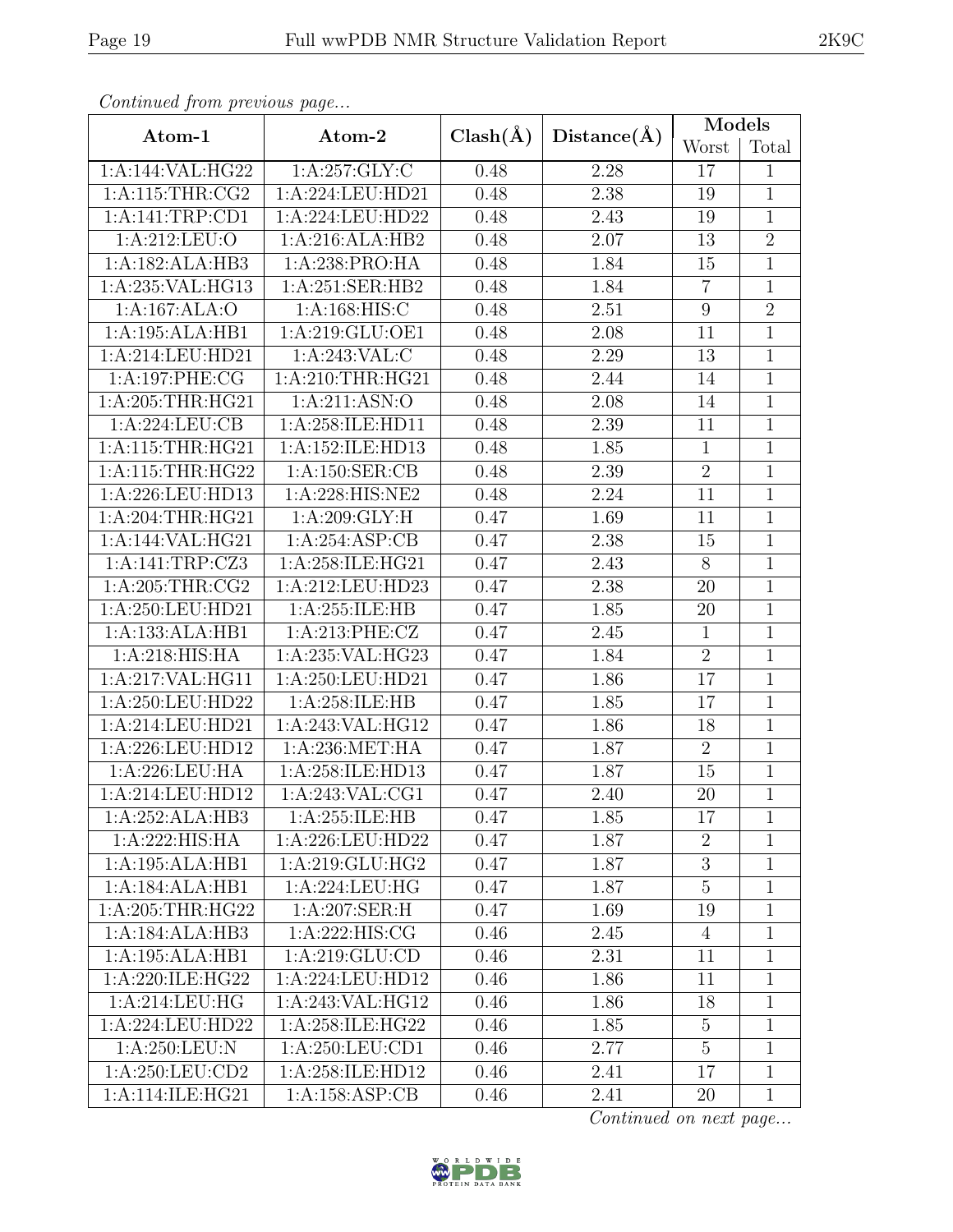| $\mathbf{r}$        | $\mathbf{r} \sim$   |              |                   | Models           |                |
|---------------------|---------------------|--------------|-------------------|------------------|----------------|
| Atom-1              | Atom-2              | $Clash(\AA)$ | Distance(A)       | Worst            | Total          |
| 1:A:122:THR:HG21    | 1:A:209:GLY:CA      | 0.46         | 2.40              | $\overline{4}$   | $\mathbf{1}$   |
| 1:A:124:ASP:HB2     | 1:A:130:VAL:HG21    | 0.46         | 1.85              | $20\,$           | $\mathbf{1}$   |
| 1:A:214:LEU:HD13    | 1:A:243:VAL:HG13    | 0.46         | 1.88              | $\overline{4}$   | $\mathbf{1}$   |
| 1: A: 169: GLY: HA2 | 1:A:173:ALA:HB2     | 0.46         | 1.88              | $\overline{5}$   | $\overline{1}$ |
| 1:A:212:LEU:HD11    | 1: A:214:LEU:CD1    | 0.46         | 2.27              | $6\,$            | $\mathbf{1}$   |
| 1:A:212:LEU:HD13    | 1:A:245:ILE:CG2     | 0.46         | 2.40              | $\overline{6}$   | $\mathbf{1}$   |
| 1:A:214:LEU:HD22    | 1: A:240:TYR:HB3    | 0.46         | 1.88              | 16               | $\mathbf{1}$   |
| 1:A:140:VAL:HG21    | 1:A:250:LEU:HD13    | 0.46         | 1.86              | $\mathbf{1}$     | $\mathbf{1}$   |
| 1:A:159:ILE:HG23    | 1:A:159:ILE:O       | 0.46         | 2.11              | $\overline{7}$   | $\mathbf{1}$   |
| 1:A:181:LEU:HD22    | 1:A:238:PRO:O       | 0.46         | 2.11              | $\sqrt{2}$       | $\overline{1}$ |
| 1:A:217:VAL:CG1     | 1:A:250:LEU:HD11    | 0.45         | 2.42              | $\overline{3}$   | $\overline{1}$ |
| 1:A:235:VAL:HG22    | 1:A:241:LYS:HB3     | 0.45         | 1.88              | 15               | $\overline{1}$ |
| 1:A:214:LEU:HD13    | 1:A:243:VAL:CG1     | 0.45         | 2.42              | $\overline{4}$   | $\mathbf{1}$   |
| 1:A:213:PHE:O       | 1:A:216:ALA:HB3     | 0.45         | 2.12              | $\boldsymbol{9}$ | $\overline{1}$ |
| 1: A:116: TYR: CB   | 1:A:157:ALA:HB3     | 0.45         | 2.42              | 18               | $\mathbf{1}$   |
| 1:A:144:VAL:HG12    | 1:A:255:ILE:HG23    | 0.45         | 1.88              | $\mathbf{1}$     | $\overline{1}$ |
| 1:A:141:TRP:CE2     | 1:A:258:ILE:HD12    | 0.45         | 2.45              | $\boldsymbol{9}$ | $\mathbf{1}$   |
| 1: A:146: PRO:C     | 1:A:147:LEU:HD12    | 0.45         | 2.32              | 16               | $\mathbf{1}$   |
| 1: A:210:THR:O      | 1: A:211: ASN: C    | 0.45         | 2.55              | 18               | $\mathbf{1}$   |
| 1:A:140:VAL:HG23    | 1:A:250:LEU:CG      | 0.45         | 2.41              | $\overline{5}$   | $\mathbf{1}$   |
| 1:A:234:ALA:HB2     | 1:A:251:SER:H       | 0.45         | 1.71              | 19               | $\overline{1}$ |
| 1:A:158:ASP:HB3     | 1:A:220:ILE:HD13    | 0.45         | 1.87              | 10               | $\mathbf{1}$   |
| 1:A:119:ASN:C       | 1:A:161:VAL:HG21    | 0.45         | 2.31              | 16               | $\mathbf{1}$   |
| 1:A:243:VAL:HG21    | 1: A:249: ARG:CG    | 0.45         | 2.41              | 10               | $\mathbf{1}$   |
| 1:A:250:LEU:HD22    | 1: A:250:LEU:O      | 0.44         | 2.11              | 13               | $\overline{2}$ |
| 1:A:168:HIS:C       | 1:A:173:ALA:HB2     | 0.44         | 2.32              | 15               | $\overline{1}$ |
| 1:A:223:SER:C       | 1:A:224:LEU:HD13    | 0.44         | 2.32              | 15               | $\mathbf{1}$   |
| 1:A:249:ARG:C       | 1:A:250:LEU:HD23    | 0.44         | 2.31              | 16               | $\mathbf{1}$   |
| 1: A: 138: PHE: CE1 | 1: A:220: ILE: HG21 | 0.44         | 2.47              | $\overline{5}$   | $\mathbf{1}$   |
| 1:A:141:TRP:CZ3     | 1:A:224:LEU:HD22    | 0.44         | 2.47              | 17               | $\mathbf{1}$   |
| 1:A:258:ILE:O       | 1:A:258:ILE:HG22    | 0.44         | 2.12              | 18               | $\mathbf{1}$   |
| 1:A:142:SER:HB2     | 1:A:147:LEU:HD21    | 0.44         | 1.89              | 10               | $\mathbf{1}$   |
| 1:A:251:SER:O       | 1:A:252:ALA:HB3     | 0.44         | 2.13              | 17               | $\mathbf{1}$   |
| 1: A:116: TYR: HB3  | 1:A:157:ALA:HB3     | 0.44         | 1.88              | 18               | $\mathbf{1}$   |
| 1:A:211:ASN:C       | 1:A:212:LEU:HD23    | 0.44         | $\overline{2.32}$ | $\overline{7}$   | $\mathbf{1}$   |
| 1:A:159:ILE:HD13    | 1:A:224:LEU:HD11    | 0.44         | 1.88              | 13               | $\mathbf{1}$   |
| 1:A:158:ASP:O       | 1:A:159:ILE:HG23    | 0.44         | 2.12              | 16               | 1              |
| 1:A:214:LEU:HD12    | 1:A:243:VAL:HG12    | 0.44         | 1.89              | 20               | 1              |
| 1:A:250:LEU:HD13    | 1:A:258:ILE:CD1     | 0.44         | 2.43              | $\overline{2}$   | $\mathbf{1}$   |
| 1:A:144:VAL:HG12    | 1:A:255:ILE:CD1     | 0.44         | 2.41              | $\overline{3}$   | $\mathbf{1}$   |
| 1: A:116: TYR: HB2  | 1:A:152:ILE:HD13    | 0.44         | 1.89              | 8                | $\mathbf{1}$   |

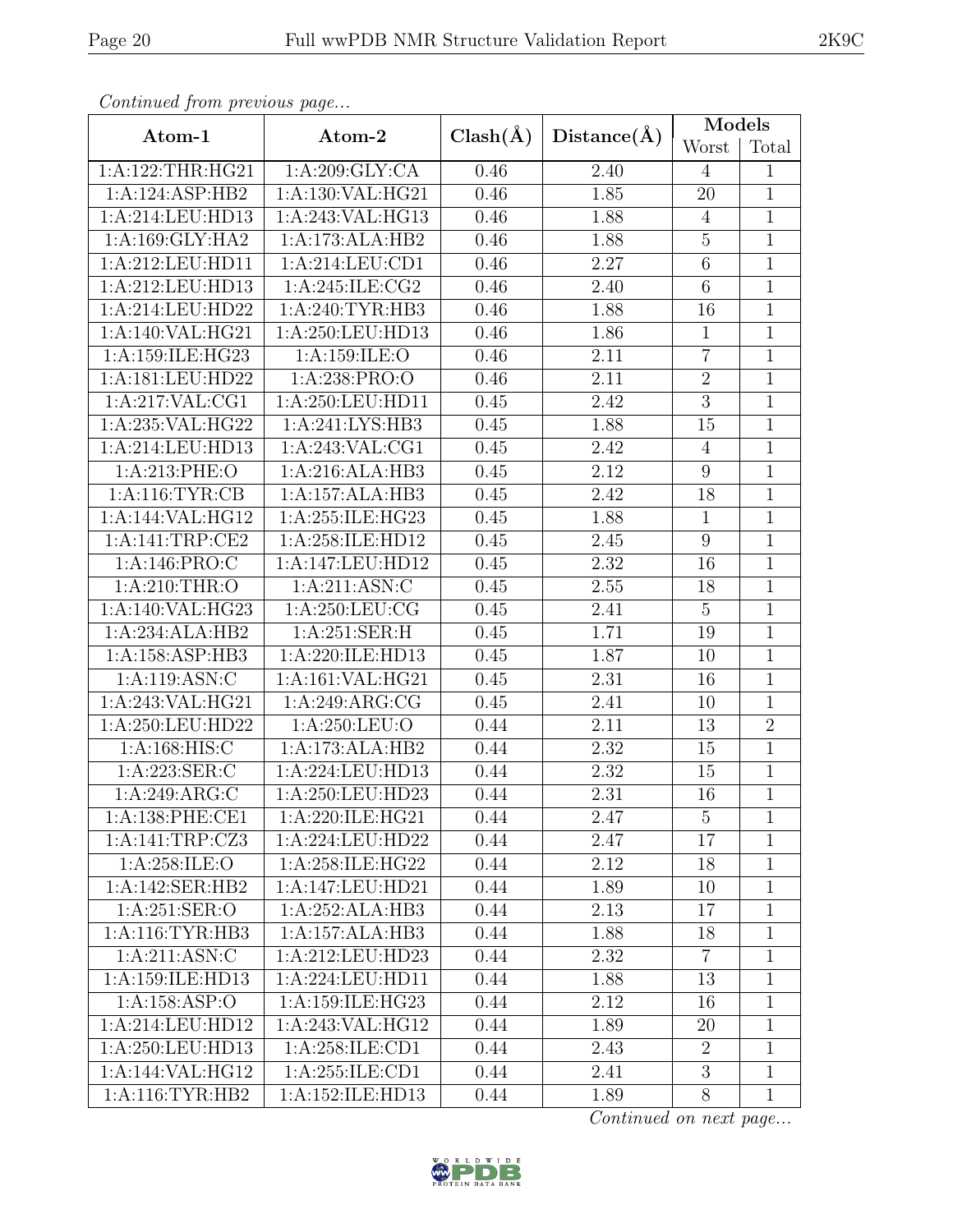|--|

| Continued from previous page |                                      |              |             | Models           |                |  |
|------------------------------|--------------------------------------|--------------|-------------|------------------|----------------|--|
| Atom-1                       | Atom-2                               | $Clash(\AA)$ | Distance(A) | Worst            | Total          |  |
| 1:A:187:PRO:HG3              | 1:A:224:LEU:HD13                     | 0.44         | 1.88        | 16               | $\mathbf{1}$   |  |
| 1: A:205:THR:C               | 1:A:212:LEU:HD13                     | 0.44         | 2.33        | 18               | $\mathbf 1$    |  |
| 1:A:214:LEU:HD21             | 1:A:244:ASP:N                        | 0.43         | 2.28        | 13               | $\mathbf 1$    |  |
| 1:A:187:PRO:HD3              | 1:A:220:ILE:HD12                     | 0.43         | 1.90        | 14               | $\mathbf{1}$   |  |
| 1:A:119:ASN:OD1              | 1:A:195:ALA:HB3                      | 0.43         | 2.13        | $\overline{2}$   | $\mathbf 1$    |  |
| 1:A:181:LEU:HD11             | 1:A:198:ASP:HB2                      | 0.43         | 1.88        | 15               | $\overline{1}$ |  |
| 1:A:145:THR:HG21             | 1:A:224:LEU:HD13                     | 0.43         | 1.90        | $\overline{2}$   | $\mathbf 1$    |  |
| 1:A:141:TRP:CH2              | 1:A:147:LEU:HD22                     | 0.43         | 2.49        | 14               | $\mathbf{1}$   |  |
| 1:A:214:LEU:CD2              | 1:A:243:VAL:HG13                     | 0.43         | 2.42        | 14               | $\mathbf 1$    |  |
| 1:A:115:THR:HG22             | 1:A:149:PHE:C                        | 0.43         | 2.33        | 8                | $\mathbf{1}$   |  |
| 1:A:118:ILE:H                | 1:A:118:ILE:HD13                     | 0.43         | 1.73        | 11               | $\mathbf{1}$   |  |
| 1: A:205:THR:HG23            | $1:A:207:\overline{\text{SER:H}}$    | 0.43         | 1.73        | $\overline{2}$   | $\mathbf{1}$   |  |
| 1:A:145:THR:HG23             | 1:A:148:LYS:HE3                      | 0.43         | 1.90        | 11               | 1              |  |
| 1:A:133:ALA:HB1              | 1:A:213:PHE:CD1                      | 0.43         | 2.49        | $\mathbf{1}$     | $\overline{2}$ |  |
| 1:A:145:THR:O                | 1:A:147:LEU:HD23                     | 0.43         | 2.13        | $\mathbf 5$      | $\mathbf{1}$   |  |
| 1:A:204:THR:CG2              | 1:A:212:LEU:HD13                     | 0.43         | 2.43        | $\boldsymbol{9}$ | $\mathbf{1}$   |  |
| 1:A:250:LEU:O                | 1:A:250:LEU:HD22                     | 0.43         | $2.14\,$    | $\mathbf 5$      | $\mathbf{1}$   |  |
| 1:A:215:THR:HG22             | 1:A:219:GLU:CG                       | 0.43         | 2.43        | 19               | $\overline{2}$ |  |
| 1:A:142:SER:HA               | 1:A:147:LEU:HD22                     | 0.42         | 1.89        | $\overline{5}$   | $\mathbf 1$    |  |
| 1:A:205:THR:HG21             | 1:A:212:LEU:HB3                      | 0.42         | 1.89        | $\,6\,$          | $\mathbf 1$    |  |
| 1:A:214:LEU:HD21             | 1: A:241:LYS:O                       | 0.42         | 2.14        | $\boldsymbol{9}$ | $\mathbf 1$    |  |
| 1:A:140:VAL:HG13             | 1:A:250:LEU:CD2                      | 0.42         | 2.39        | 16               | $\mathbf 1$    |  |
| 1:A:187:PRO:HD2              | 1:A:224:LEU:HD23                     | 0.42         | 1.91        | 19               | $\mathbf{1}$   |  |
| 1:A:120:ASN:HB2              | 1:A:161:VAL:HG23                     | 0.42         | 1.90        | 10               | $\mathbf{1}$   |  |
| 1:A:116:TYR:HA               | 1:A:159:ILE:HG23                     | 0.42         | 1.91        | 12               | $\overline{1}$ |  |
| $1:\overline{A:257:GLY:C}$   | 1:A:258:ILE:HD12                     | 0.42         | 2.35        | 14               | $\overline{2}$ |  |
| 1:A:216:ALA:O                | 1:A:220:ILE:HD12                     | 0.42         | 2.15        | 8                | $\mathbf{1}$   |  |
| 1:A:235: VAL: HG13           | 1: A:241: LYS: CB                    | 0.42         | 2.42        | 15               | $\mathbf{1}$   |  |
| 1:A:147:LEU:HD21             | 1:A:187:PRO:HB2                      | 0.42         | 1.91        | 16               | $\mathbf{1}$   |  |
| 1:A:181:LEU:HD21             | 1:A:198:ASP:HB2                      | 0.42         | 1.92        | 15               | $\mathbf{1}$   |  |
| 1:A:250:LEU:HD22             | 1:A:258:ILE:HD12                     | 0.42         | 1.91        | 17               | $\mathbf{1}$   |  |
| 1:A:220:ILE:HD13             | $1:\overline{A}:224:\text{LEU}:HD12$ | 0.42         | 1.91        | $\mathbf{1}$     | 1              |  |
| 1:A:234:ALA:HB1              | 1:A:236:MET:SD                       | 0.42         | 2.54        | 6                | $\mathbf{1}$   |  |
| 1:A:134:ILE:HD12             | 1:A:158:ASP:OD1                      | 0.42         | 2.14        | 10               | $\mathbf{1}$   |  |
| 1:A:212:LEU:HD13             | 1:A:242:TYR:HB3                      | 0.42         | 1.91        | 14               | $\mathbf{1}$   |  |
| 1:A:181:LEU:HD11             | 1: A: 198: ASP: CG                   | 0.42         | 2.35        | 15               | 1              |  |
| 1:A:250:LEU:HD13             | 1:A:258:ILE:CG1                      | 0.42         | 2.44        | $\overline{2}$   | 1              |  |
| 1: A:205:THR:HG22            | 1: A:206: HIS:CD2                    | 0.42         | 2.50        | 11               | $\mathbf{1}$   |  |
| 1: A:168: HIS:O              | 1:A:173:ALA:HB2                      | 0.42         | 2.15        | 15               | $\mathbf 1$    |  |
| 1:A:214:LEU:HD21             | 1:A:243:VAL:HB                       | 0.42         | 1.90        | 16               | $\mathbf{1}$   |  |
| 1:A:137:ALA:HA               | 1:A:217:VAL:HG22                     | 0.42         | 1.91        | $\mathbf{1}$     | $\mathbf{1}$   |  |

 $Continued$  from previce

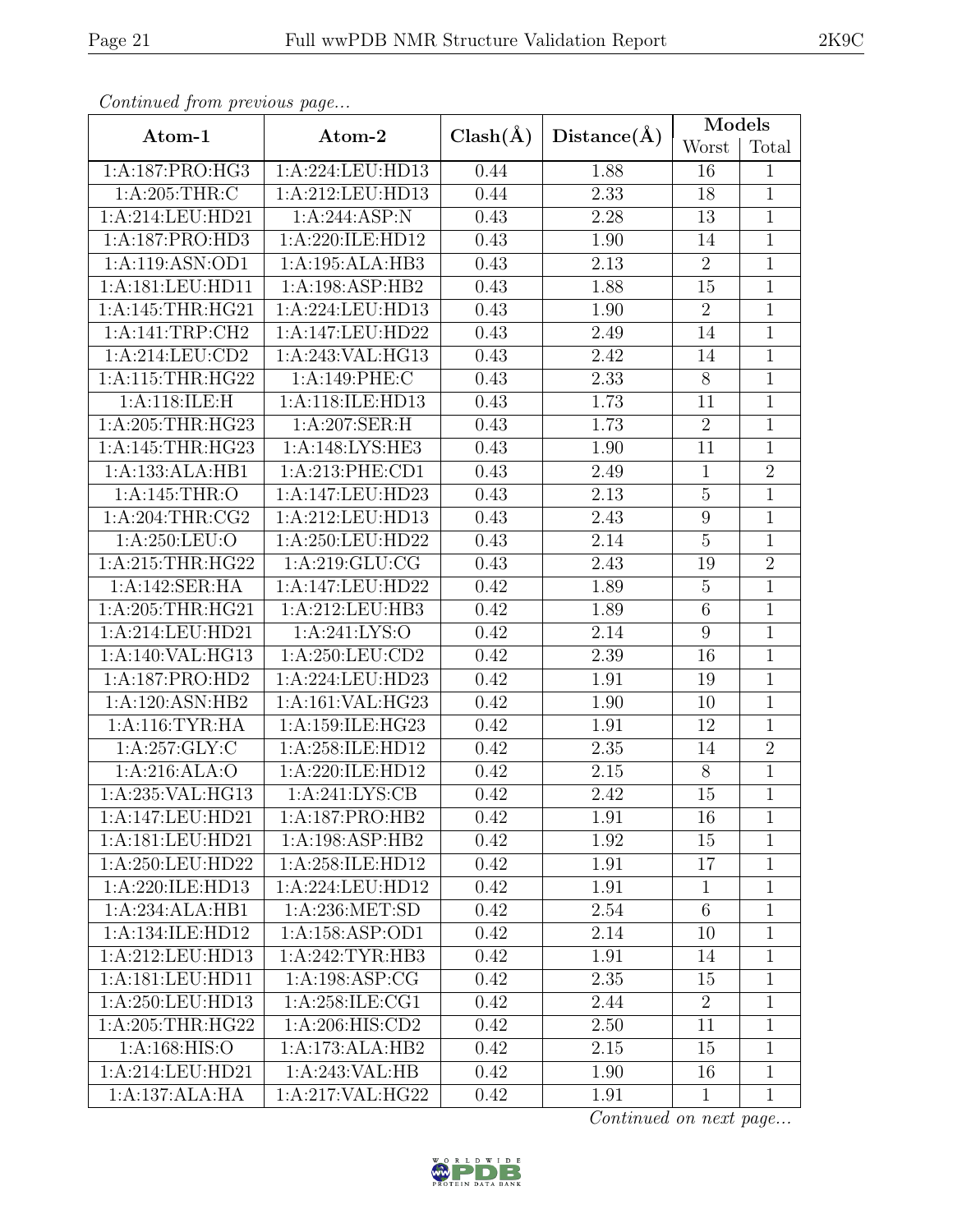|                     |                     |              |             | Models           |                |  |  |
|---------------------|---------------------|--------------|-------------|------------------|----------------|--|--|
| Atom-1              | Atom-2              | $Clash(\AA)$ | Distance(A) | Worst            | Total          |  |  |
| 1: A:214:LEU:HD21   | 1:A:242:TYR:CA      | 0.42         | 2.45        | 3                | $\mathbf{1}$   |  |  |
| 1:A:140:VAL:HG22    | 1: A:258: ILE: HG23 | 0.42         | 1.90        | 19               | $\mathbf{1}$   |  |  |
| 1:A:202:PHE:O       | 1: A:203:TRP:C      | 0.41         | $2.57\,$    | $\overline{2}$   | $\mathbf{1}$   |  |  |
| 1:A:144:VAL:HG11    | 1:A:258:ILE:HA      | 0.41         | 1.90        | 19               | $\mathbf{1}$   |  |  |
| 1:A:160:LEU:HD12    | 1:A:161:VAL:H       | 0.41         | 1.74        | 20               | $\mathbf{1}$   |  |  |
| 1:A:198:ASP:CB      | 1: A:210:THR:HG23   | 0.41         | 2.45        | $\overline{8}$   | $\overline{1}$ |  |  |
| 1:A:258:ILE:HG23    | 1:A:258:ILE:O       | 0.41         | $2.15\,$    | 20               | $\mathbf{1}$   |  |  |
| 1:A:130:VAL:HG13    | 1:A:212:LEU:HD23    | 0.41         | 1.93        | $\sqrt{3}$       | $1\,$          |  |  |
| 1:A:235:VAL:HG11    | 1:A:254:ASP:OD2     | 0.41         | 2.14        | $\overline{5}$   | $\mathbf{1}$   |  |  |
| 1:A:181:LEU:HD21    | 1:A:240:TYR:CE1     | 0.41         | $2.50\,$    | 17               | $1\,$          |  |  |
| 1:A:145:THR:HG21    | 1:A:224:LEU:CD1     | 0.41         | 2.45        | 18               | $\mathbf 1$    |  |  |
| 1:A:158:ASP:CB      | 1:A:159:ILE:HD13    | 0.41         | 2.45        | $19\,$           | $\mathbf{1}$   |  |  |
| 1:A:223:SER:O       | 1:A:224:LEU:HD13    | 0.41         | 2.16        | 15               | $\mathbf{1}$   |  |  |
| 1:A:214:LEU:HD11    | 1:A:243:VAL:HB      | 0.41         | 1.92        | 16               | $\overline{1}$ |  |  |
| 1:A:250:LEU:HD13    | 1:A:255:ILE:HG21    | 0.41         | 1.92        | 16               | $\mathbf{1}$   |  |  |
| 1:A:158:ASP:C       | 1:A:159:ILE:HD12    | 0.41         | 2.36        | $9\,$            | $\overline{1}$ |  |  |
| $1:$ A:205:THR:HG22 | 1:A:209:GLY:N       | 0.41         | 2.31        | 15               | $\mathbf{1}$   |  |  |
| 1:A:137:ALA:HB2     | 1:A:216:ALA:CB      | 0.41         | 2.46        | $\boldsymbol{9}$ | $\mathbf{1}$   |  |  |
| 1:A:142:SER:CB      | 1:A:147:LEU:HD21    | 0.41         | 2.46        | 10               | $\mathbf{1}$   |  |  |
| 1:A:118:ILE:HG22    | 1:A:161:VAL:CG2     | 0.41         | 2.39        | 11               | $\mathbf{1}$   |  |  |
| 1:A:130:VAL:HG13    | 1:A:212:LEU:CD2     | 0.41         | 2.45        | $\sqrt{3}$       | $\mathbf{1}$   |  |  |
| 1: A: 165: ARG: CD  | 1:A:173:ALA:HB1     | 0.41         | 2.46        | $\bf 5$          | $\mathbf{1}$   |  |  |
| 1:A:165:ARG:HD2     | 1:A:173:ALA:HB1     | 0.41         | 1.92        | $\overline{5}$   | $\mathbf{1}$   |  |  |
| 1:A:214:LEU:HD12    | 1:A:245:ILE:CG2     | 0.41         | 2.46        | $8\,$            | $\mathbf{1}$   |  |  |
| 1:A:122:THR:HG23    | 1:A:124:ASP:OD2     | 0.41         | 2.16        | 11               | $\mathbf{1}$   |  |  |
| 1:A:137:ALA:HB1     | 1:A:217:VAL:HG23    | 0.41         | 1.93        | 13               | $\mathbf{1}$   |  |  |
| 1:A:133:ALA:HB1     | 1:A:213:PHE:HB3     | 0.41         | $1.92\,$    | 15               | $\mathbf{1}$   |  |  |
| 1: A:118: ILE: CG2  | 1:A:134:ILE:HD11    | 0.41         | 2.45        | 16               | $\mathbf{1}$   |  |  |
| 1:A:217:VAL:HG21    | $1: A:248:$ PHE:CE2 | 0.41         | 2.51        | 19               | $\mathbf{1}$   |  |  |
| 1:A:118:ILE:HA      | 1:A:161:VAL:HG21    | 0.41         | 1.91        | $\mathbf{1}$     | 1              |  |  |
| 1:A:206:HIS:NE2     | 1:A:212:LEU:HD13    | 0.41         | 2.31        | $\mathbf{1}$     | 1              |  |  |
| 1:A:222:HIS:CE1     | 1:A:226:LEU:HD13    | 0.41         | 2.51        | $\sqrt{2}$       | $\mathbf{1}$   |  |  |
| 1:A:217:VAL:HG21    | 1:A:250:LEU:CD1     | 0.41         | 2.45        | $\overline{4}$   | $\mathbf{1}$   |  |  |
| 1:A:141:TRP:CH2     | 1: A:145:THR:HG23   | 0.41         | 2.51        | 17               | 1              |  |  |
| 1: A:250:LEU:N      | 1:A:250:LEU:HD22    | 0.41         | 2.31        | 19               | $\mathbf{1}$   |  |  |
| 1: A:115:THR:CG2    | 1:A:157:ALA:HB1     | 0.40         | 2.45        | $\overline{7}$   | $\mathbf{1}$   |  |  |
| 1: A:115:THR:HG21   | 1:A:152:ILE:HB      | 0.40         | 1.93        | 9                | $\mathbf{1}$   |  |  |
| 1:A:224:LEU:O       | 1:A:258:ILE:HD11    | 0.40         | 2.16        | 11               | $\mathbf{1}$   |  |  |
| 1:A:159:ILE:HD13    | 1:A:159:ILE:N       | 0.40         | 2.31        | 12               | $\mathbf{1}$   |  |  |
| 1:A:250:LEU:HD13    | 1: A:255: ILE: CG2  | 0.40         | 2.46        | 16               | $\mathbf{1}$   |  |  |
| 1:A:140:VAL:C       | 1:A:258:ILE:HG23    | 0.40         | 2.36        | 17               | $\mathbf{1}$   |  |  |

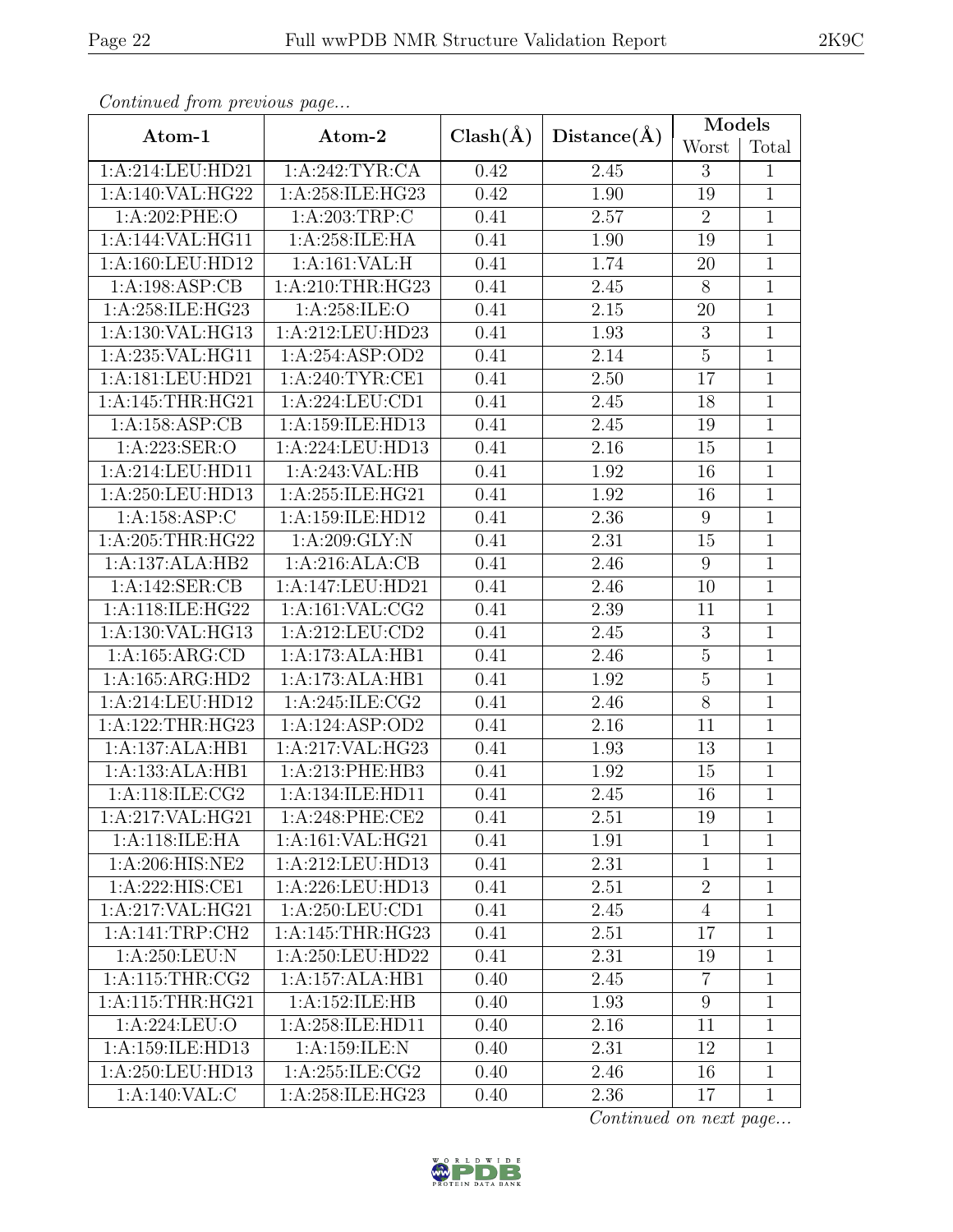|--|--|

| Atom-1             | Atom-2           | $Clash(\AA)$<br>Distance(A) |      | Models         |       |  |
|--------------------|------------------|-----------------------------|------|----------------|-------|--|
|                    |                  |                             |      | Worst          | Total |  |
| 1:A:144:VAL:HG13   | 1:A:255:ILE:O    | 0.40                        | 2.16 | 6              |       |  |
| 1: A:206: HIS: HB2 | 1:A:214:LEU:HD13 | 0.40                        | 1.92 | 8              |       |  |
| 1:A:142:SER:HB2    | 1:A:147:LEU:HD11 | 0.40                        | 1.92 | 10             |       |  |
| 1:A:181:LEU:HD11   | 1: A:240:TYR:CE1 | 0.40                        | 2.51 | 17             |       |  |
| 1:A:214:LEU:HG     | 1:A:243:VAL:HG22 | 0.40                        | 1.93 | 11             |       |  |
| 1: A:145:THR:OG1   | 1:A:147:LEU:HD13 | 0.40                        | 2.17 | 16             |       |  |
| 1:A:245:ILE:HD12   | 1: A:245: ILE: O | 0.40                        | 2.16 | 18             |       |  |
| 1: A: 119: ASN: O  | 1:A:161:VAL:HG13 | 0.40                        | 2.17 | $\overline{2}$ | 1     |  |
| 1:A:181:LEU:HD11   | 1:A:197:PHE:CZ   | 0.40                        | 2.51 | 5              |       |  |

# 6.3 Torsion angles  $(i)$

#### 6.3.1 Protein backbone  $(i)$

In the following table, the Percentiles column shows the percent Ramachandran outliers of the chain as a percentile score with respect to all PDB entries followed by that with respect to all NMR entries. The Analysed column shows the number of residues for which the backbone conformation was analysed and the total number of residues.

| Mol | Chain | Analysed          | Favoured           | Allowed            | Outliers          | Percentiles |
|-----|-------|-------------------|--------------------|--------------------|-------------------|-------------|
|     |       | 124/152(82%)      | $87\pm4(70\pm3\%)$ | $26\pm3(21\pm3\%)$ | $12\pm3(9\pm2\%)$ |             |
| All |       | $2480/3040(82\%)$ | 1733 (70\%)        | $514(21\%)$        | 233 $(9\%)$       |             |

All 50 unique Ramachandran outliers are listed below. They are sorted by the frequency of occurrence in the ensemble.

| Mol          | Chain | Res | <b>Type</b>             | Models (Total) |
|--------------|-------|-----|-------------------------|----------------|
| 1            | Α     | 166 | $\overline{\text{GLY}}$ | 20             |
| $\mathbf 1$  | А     | 258 | ILE                     | 11             |
| 1            | А     | 236 | <b>MET</b>              | 10             |
| 1            | А     | 171 | ASP                     | 8              |
| $\mathbf 1$  | А     | 233 | <b>LYS</b>              | 8              |
| 1            | А     | 173 | <b>ALA</b>              | 7              |
| $\mathbf{1}$ | А     | 124 | ASP                     | 7              |
| 1            | А     | 168 | <b>HIS</b>              | 7              |
| 1            | A     | 147 | LEU                     | 7              |
| $\mathbf 1$  | А     | 120 | ASN                     | 6              |
| 1            | Α     | 174 | PHE                     | 6              |
| 1            | А     | 226 | LEU                     | 6              |
| 1            | А     | 185 | PHE                     | 6              |

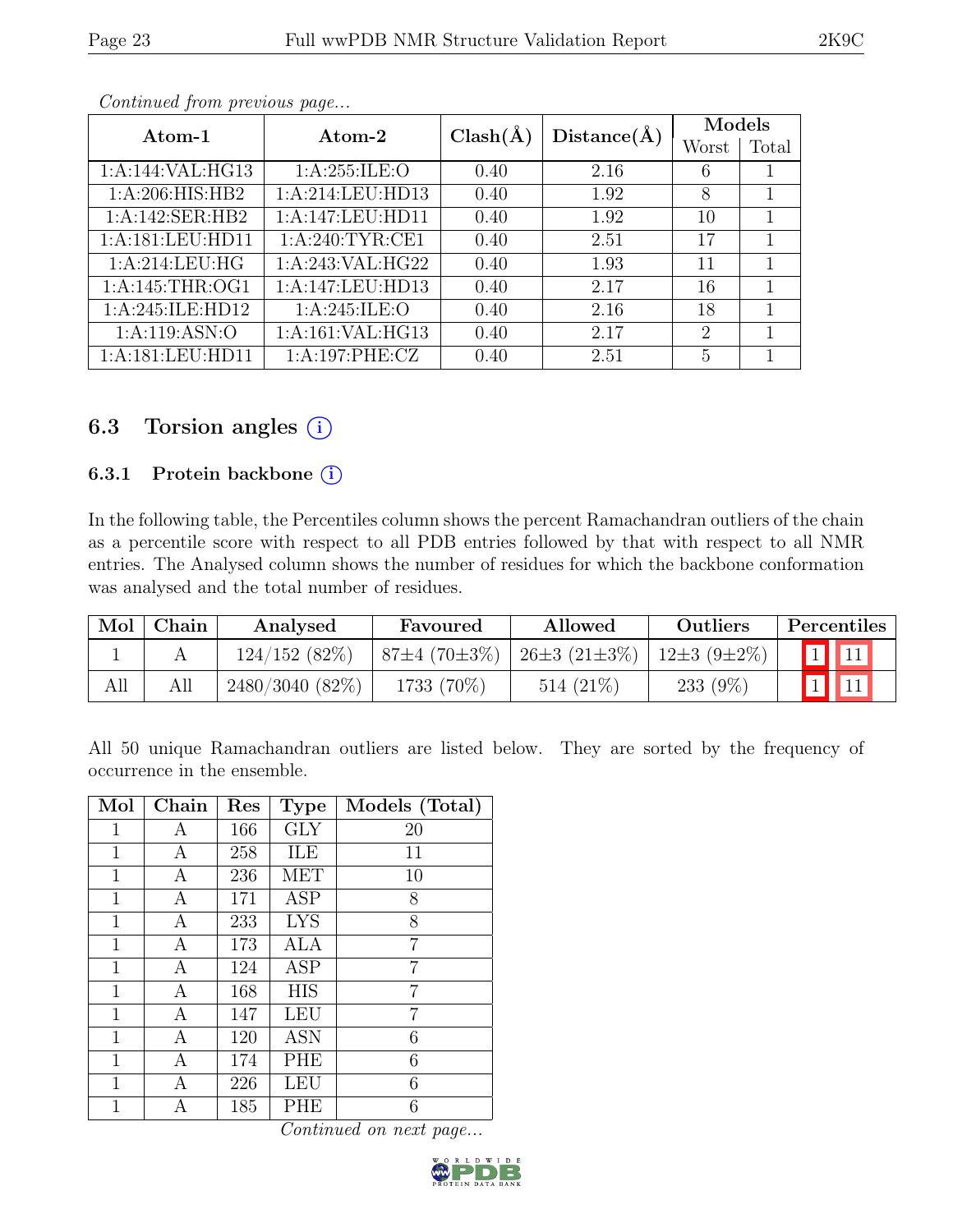| Mol            | . $\int$ $\int$<br>Chain | Res     | $\cdots$ $\cdots$ $\cdots$<br>$\overline{\text{Type}}$ | Models (Total) |
|----------------|--------------------------|---------|--------------------------------------------------------|----------------|
| $\mathbf{1}$   | $\overline{A}$           | 198     | <b>ASP</b>                                             | 6              |
| $\overline{1}$ | A                        | 203     | TRP                                                    | $\overline{6}$ |
| $\overline{1}$ | $\overline{A}$           | 172     | $\overline{HIS}$                                       | 6              |
| $\mathbf 1$    | A                        | 195     | ALA                                                    | $\overline{6}$ |
| $\overline{1}$ | $\overline{A}$           | 201     | $\overline{\text{GLU}}$                                | 6              |
| $\overline{1}$ | A                        | 199     | GLU                                                    | $\overline{6}$ |
| $\overline{1}$ | A                        | 181     | <b>LEU</b>                                             | $\overline{5}$ |
| $\overline{1}$ | А                        | 209     | GLY                                                    | $\overline{5}$ |
| $\overline{1}$ | А                        | 212     | <b>LEU</b>                                             | $\overline{5}$ |
| $\overline{1}$ | A                        | 200     | <b>ASP</b>                                             | $\overline{5}$ |
| $\mathbf{1}$   | А                        | 211     | <b>ASN</b>                                             | $\overline{5}$ |
| $\overline{1}$ | $\overline{A}$           | 252     | <b>ALA</b>                                             | $\overline{4}$ |
| $\mathbf 1$    | А                        | 158     | ASP                                                    | $\overline{4}$ |
| $\mathbf 1$    | А                        | 159     | ILE                                                    | $\overline{4}$ |
| $\overline{1}$ | $\overline{A}$           | $228\,$ | $\overline{HIS}$                                       | $\overline{4}$ |
| $\mathbf{1}$   | $\overline{A}$           | 170     | <b>ASP</b>                                             | $\overline{4}$ |
| $\overline{1}$ | $\overline{A}$           | 248     | PHE                                                    | $\overline{3}$ |
| $\mathbf{1}$   | A                        | 144     | VAL                                                    | 3              |
| $\overline{1}$ | $\overline{A}$           | 234     | <b>ALA</b>                                             | 3              |
| $\mathbf{1}$   | $\overline{A}$           | 125     | <b>MET</b>                                             | 3              |
| $\mathbf{1}$   | A                        | 202     | PHE                                                    | $\overline{3}$ |
| $\overline{1}$ | $\overline{A}$           | 245     | ILE                                                    | $\overline{3}$ |
| $\mathbf{1}$   | A                        | 146     | <b>PRO</b>                                             | $\overline{2}$ |
| $\mathbf{1}$   | A                        | 210     | <b>THR</b>                                             | $\overline{2}$ |
| $\overline{1}$ | A                        | 227     | GLY                                                    | $\overline{2}$ |
| $\overline{1}$ | A                        | 208     | <b>GLY</b>                                             | $\overline{2}$ |
| $\overline{1}$ | А                        | 257     | $\overline{\text{GLY}}$                                | $\overline{2}$ |
| $\mathbf{1}$   | А                        | 169     | GLY                                                    | $\overline{2}$ |
| $\overline{1}$ | А                        | 225     | $\overline{\text{GLY}}$                                | $\overline{2}$ |
| 1              | А                        | 253     | ASP                                                    | $\overline{2}$ |
| $\mathbf{1}$   | А                        | 123     | PRO                                                    | $\overline{2}$ |
| $\mathbf{1}$   | А                        | 237     | PHE                                                    | $\overline{2}$ |
| $\mathbf{1}$   | А                        | 150     | <b>SER</b>                                             | $\mathbf{1}$   |
| $\mathbf{1}$   | А                        | 205     | <b>THR</b>                                             | $\overline{1}$ |
| 1              | А                        | 184     | ALA                                                    | $\mathbf 1$    |
| $\overline{1}$ | А                        | 183     | $\overline{HIS}$                                       | $\overline{1}$ |
| $\mathbf{1}$   | А                        | 242     | <b>TYR</b>                                             | $\mathbf{1}$   |

Continued from previous page...

#### 6.3.2 Protein sidechains (i)

In the following table, the Percentiles column shows the percent sidechain outliers of the chain as a percentile score with respect to all PDB entries followed by that with respect to all NMR

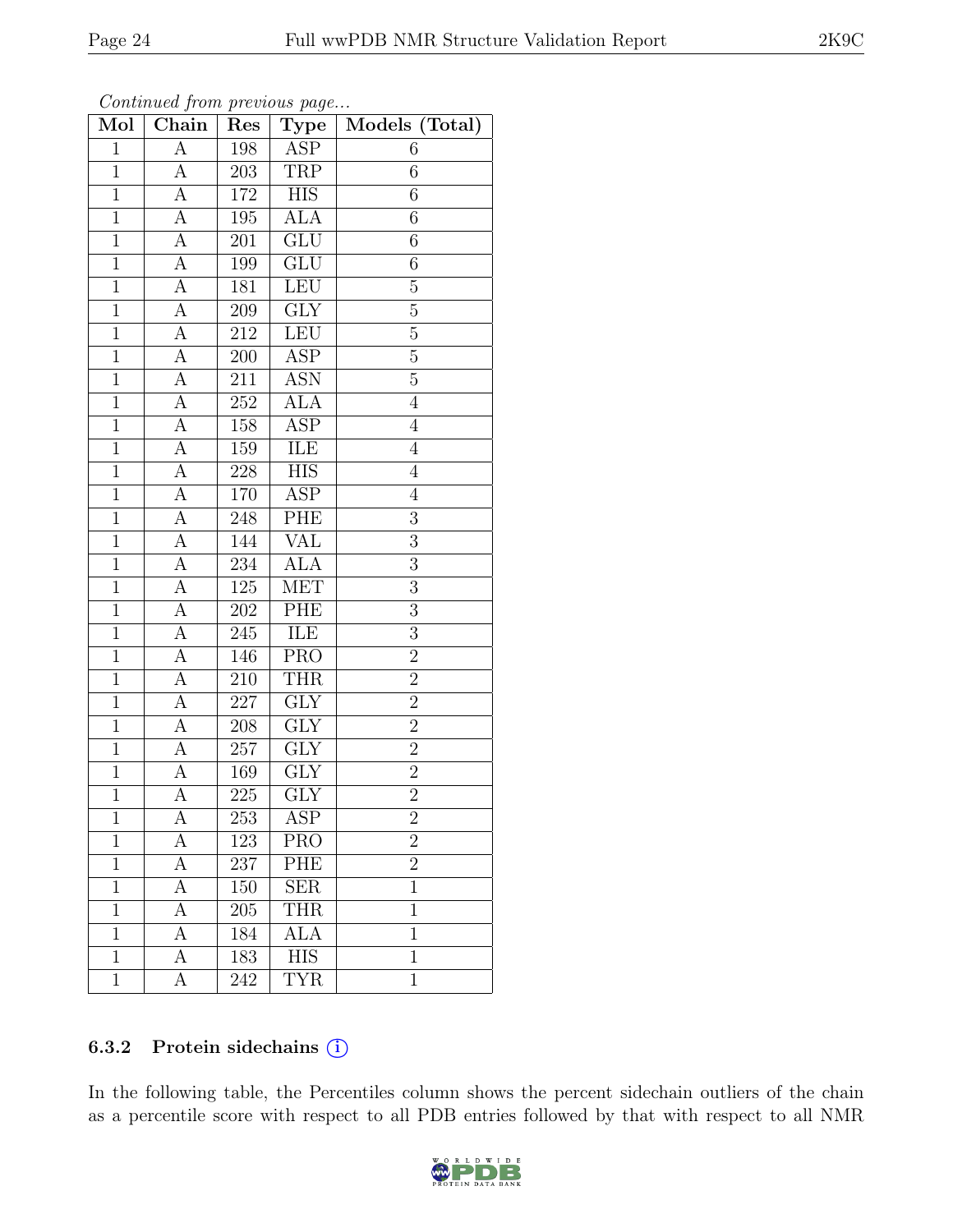| Mol | Chain | Analysed          | Rotameric                | Outliers                   |  | Percentiles     |
|-----|-------|-------------------|--------------------------|----------------------------|--|-----------------|
|     |       | $103/122(84\%)$   | $74\pm4$ (72 $\pm4\%$ ). | 29 $\pm 4$ (28 $\pm 4\%$ ) |  | 19              |
|     | All   | $2060/2440(84\%)$ | 1476 (72%)               | 584 (28%)                  |  | 19 <sub>1</sub> |

entries. The Analysed column shows the number of residues for which the sidechain conformation was analysed and the total number of residues.

All 87 unique residues with a non-rotameric sidechain are listed below. They are sorted by the frequency of occurrence in the ensemble.

| $\overline{\text{Mol}}$ | Chain              | Res              | Type                    | Models (Total)  |
|-------------------------|--------------------|------------------|-------------------------|-----------------|
| $\mathbf{1}$            | $\boldsymbol{A}$   | 117              | $\rm{ARG}$              | 16              |
| $\overline{1}$          | A                  | $\overline{125}$ | <b>MET</b>              | $\overline{15}$ |
| $\overline{1}$          | $\overline{A}$     | $\overline{223}$ | SER                     | $\overline{13}$ |
| $\mathbf{1}$            | A                  | 204              | <b>THR</b>              | $\overline{12}$ |
| $\overline{1}$          | $\overline{A}$     | 226              | LEU                     | $\overline{12}$ |
| $\overline{1}$          | $\overline{A}$     | 237              | PHE                     | $\overline{12}$ |
| $\overline{1}$          | $\overline{\rm A}$ | $\overline{241}$ | $\overline{\text{LYS}}$ | $\overline{12}$ |
| $\overline{1}$          | $\overline{A}$     | $\overline{256}$ | $\overline{\text{ARG}}$ | 12              |
| $\mathbf{1}$            | A                  | 207              | $\overline{\text{SER}}$ | $\overline{12}$ |
| $\overline{1}$          | $\overline{\rm A}$ | 142              | $\overline{\text{SER}}$ | $\overline{11}$ |
| $\overline{1}$          | $\overline{A}$     | 212              | LEU                     | $\overline{11}$ |
| $\overline{1}$          | A                  | $\overline{214}$ | <b>LEU</b>              | $\overline{11}$ |
| $\overline{1}$          | $\overline{A}$     | 249              | $\overline{\text{ARG}}$ | $\overline{11}$ |
| $\overline{1}$          | А                  | 147              | LEU                     | $\overline{11}$ |
| $\overline{1}$          | $\overline{\rm A}$ | 165              | $\overline{\rm{ARG}}$   | $\overline{11}$ |
| $\overline{1}$          | $\overline{A}$     | 181              | LEU                     | $\overline{11}$ |
| $\overline{1}$          | А                  | $\overline{205}$ | <b>THR</b>              | $\overline{11}$ |
| $\overline{1}$          | $\overline{A}$     | 126              | <b>ASN</b>              | $\overline{10}$ |
| $\overline{1}$          | $\overline{\rm A}$ | $\overline{247}$ | <b>THR</b>              | $\overline{10}$ |
| $\overline{1}$          | A                  | 254              | <b>ASP</b>              | 10              |
| $\overline{1}$          | $\overline{A}$     | 160              | LEU                     | 10              |
| $\overline{1}$          | $\overline{A}$     | $\overline{236}$ | <b>MET</b>              | $\overline{10}$ |
| $\mathbf{1}$            | A                  | 139              | <b>GLN</b>              | 9               |
| $\overline{1}$          | $\overline{A}$     | $\overline{151}$ | <b>LYS</b>              | $\overline{9}$  |
| $\overline{1}$          | А                  | 251              | SER                     | 9               |
| $\overline{1}$          | $\overline{A}$     | 183              | $\overline{\text{HIS}}$ | 9               |
| $\overline{1}$          | $\overline{A}$     | 148              | $\overline{\text{LYS}}$ | $\overline{9}$  |
| $\mathbf{1}$            | A                  | 135              | $\rm{ARG}$              | 8               |
| $\overline{1}$          | $\overline{A}$     | $\overline{200}$ | <b>ASP</b>              | $\overline{8}$  |
| $\overline{1}$          | A                  | 250              | LEU                     | $\overline{8}$  |
| $\overline{1}$          | A                  | 170              | $\overline{\text{ASP}}$ | $\overline{8}$  |
| $\overline{1}$          | $\overline{A}$     | 174              | $\overline{\rm PHE}$    | $8\,$           |
| $\overline{1}$          | $\overline{\rm A}$ | 136              | $\overline{\text{LYS}}$ | $\overline{8}$  |

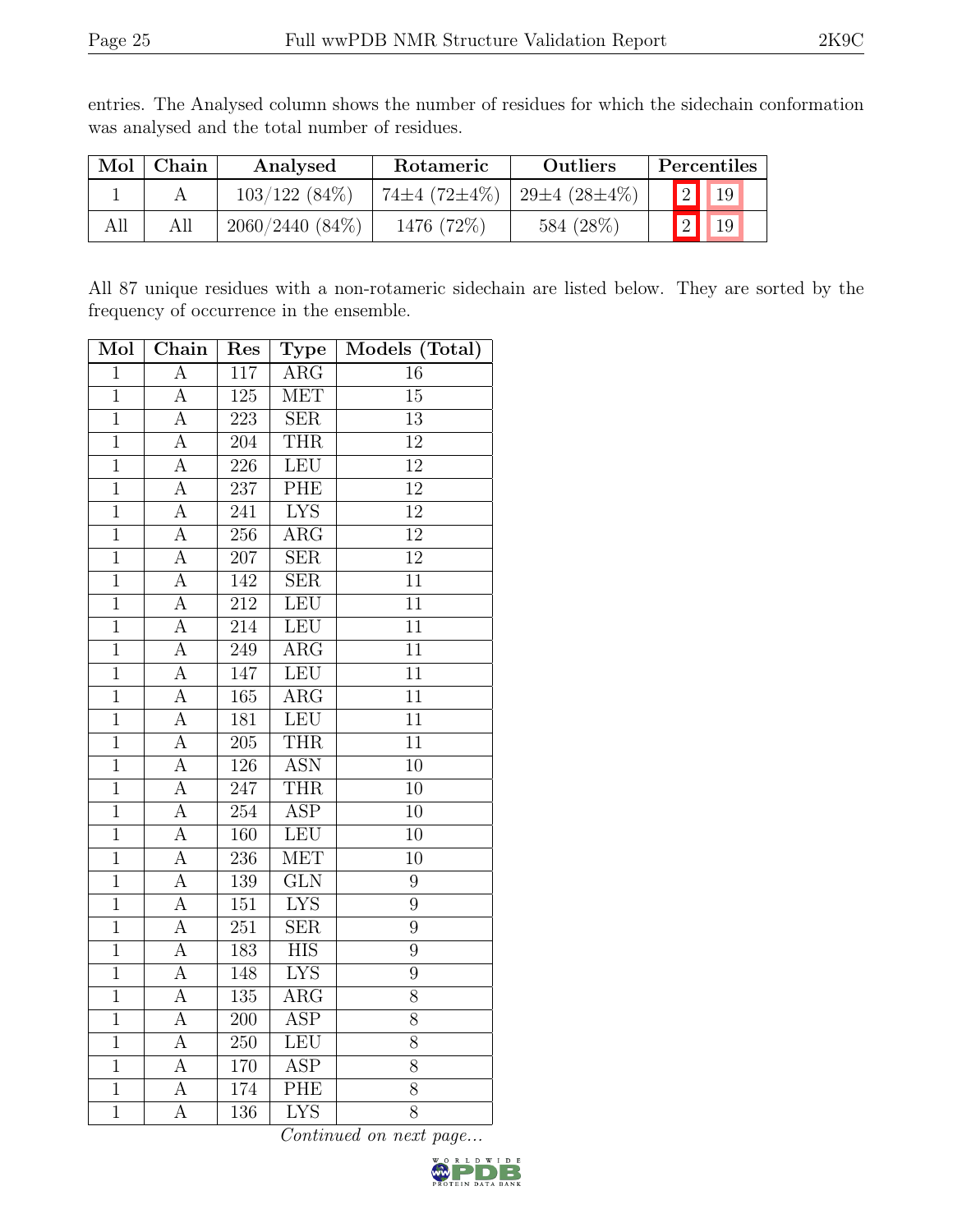| Mol            | Chain          | Res              | Type                    | Models (Total)  |
|----------------|----------------|------------------|-------------------------|-----------------|
| $\mathbf{1}$   | А              | 253              | ASP                     | 8               |
| $\mathbf{1}$   | А              | 132              | <b>TYR</b>              | 8               |
| $\overline{1}$ | А              | 171              | $\overline{\text{ASP}}$ | 8               |
| $\mathbf{1}$   | A              | 224              | LEU                     | 8               |
| $\overline{1}$ | $\overline{A}$ | 158              | $\overline{\text{ASP}}$ | $\overline{7}$  |
| $\mathbf{1}$   | А              | 239              | <b>THR</b>              | 7               |
| $\mathbf{1}$   | A              | 124              | <b>ASP</b>              | $\overline{7}$  |
| $\mathbf{1}$   | $\overline{A}$ | 150              | <b>SER</b>              | $\overline{7}$  |
| $\mathbf{1}$   | A              | 185              | PHE                     | $\overline{7}$  |
| $\overline{1}$ | А              | 233              | I <sub>YS</sub>         | $\overline{7}$  |
| $\mathbf{1}$   | A              | 244              | ASP                     | $\overline{7}$  |
| $\mathbf{1}$   | А              | 127              | $\widehat{\text{ARG}}$  | $\overline{7}$  |
| $\mathbf{1}$   | A              | 202              | PHE                     | $\overline{7}$  |
| $\mathbf{1}$   | А              | 199              | $\overline{\text{GLU}}$ | $6\phantom{.}6$ |
| $\overline{1}$ | А              | $228\,$          | $\overline{HIS}$        | 6               |
| $\mathbf{1}$   | А              | 172              | HIS                     | $6\phantom{.}6$ |
| $\mathbf{1}$   | А              | $210\,$          | <b>THR</b>              | $\sqrt{6}$      |
| $\mathbf 1$    | А              | 222              | <b>HIS</b>              | $\,6$           |
| $\overline{1}$ | А              | 118              | ILE                     | $\overline{6}$  |
| $\mathbf{1}$   | А              | 203              | <b>TRP</b>              | $\overline{6}$  |
| $\mathbf 1$    | А              | 201              | GLU                     | $6\phantom{.}6$ |
| $\overline{1}$ | А              | 128              | GLU                     | $\overline{5}$  |
| $\mathbf{1}$   | А              | 141              | TRP                     | $\mathbf 5$     |
| $\overline{1}$ | А              | 219              | GLU                     | $\overline{5}$  |
| $\mathbf{1}$   | А              | 122              | <b>THR</b>              | $\overline{5}$  |
| $\mathbf{1}$   | А              | $115\,$          | <b>THR</b>              | $\overline{5}$  |
| $\mathbf{1}$   | A              | 120              | <b>ASN</b>              | $\overline{4}$  |
| $\mathbf{1}$   | A              | $198\,$          | <b>ASP</b>              | $\overline{4}$  |
| $\overline{1}$ | А              | 245              | ILE                     | $\overline{4}$  |
| $\mathbf{1}$   | А              | 246              | <b>ASN</b>              | $\overline{4}$  |
| $\mathbf 1$    | А              | 129              | ASP                     | 4               |
| $\mathbf{1}$   | A              | 159              | ILE                     | $\overline{4}$  |
| $\mathbf 1$    | А              | 197              | PHE                     | 4               |
| $\overline{1}$ | А              | $\overline{131}$ | $\overline{\text{ASP}}$ | $\overline{3}$  |
| $\mathbf{1}$   | А              | 168              | <b>HIS</b>              | 3               |
| $\mathbf{1}$   | А              | 206              | $\overline{\text{HIS}}$ | 3               |
| $\mathbf 1$    | А              | 218              | <b>HIS</b>              | 3               |
| $\mathbf{1}$   | А              | 116              | <b>TYR</b>              | $\overline{3}$  |
| $\mathbf{1}$   | А              | 114              | <b>ILE</b>              | $\overline{3}$  |
| $\mathbf 1$    | А              | 119              | <b>ASN</b>              | $\overline{2}$  |
| $\mathbf 1$    | А              | 248              | PHE                     | $\overline{2}$  |
| $\mathbf{1}$   | А              | 258              | ILE                     | $\overline{2}$  |

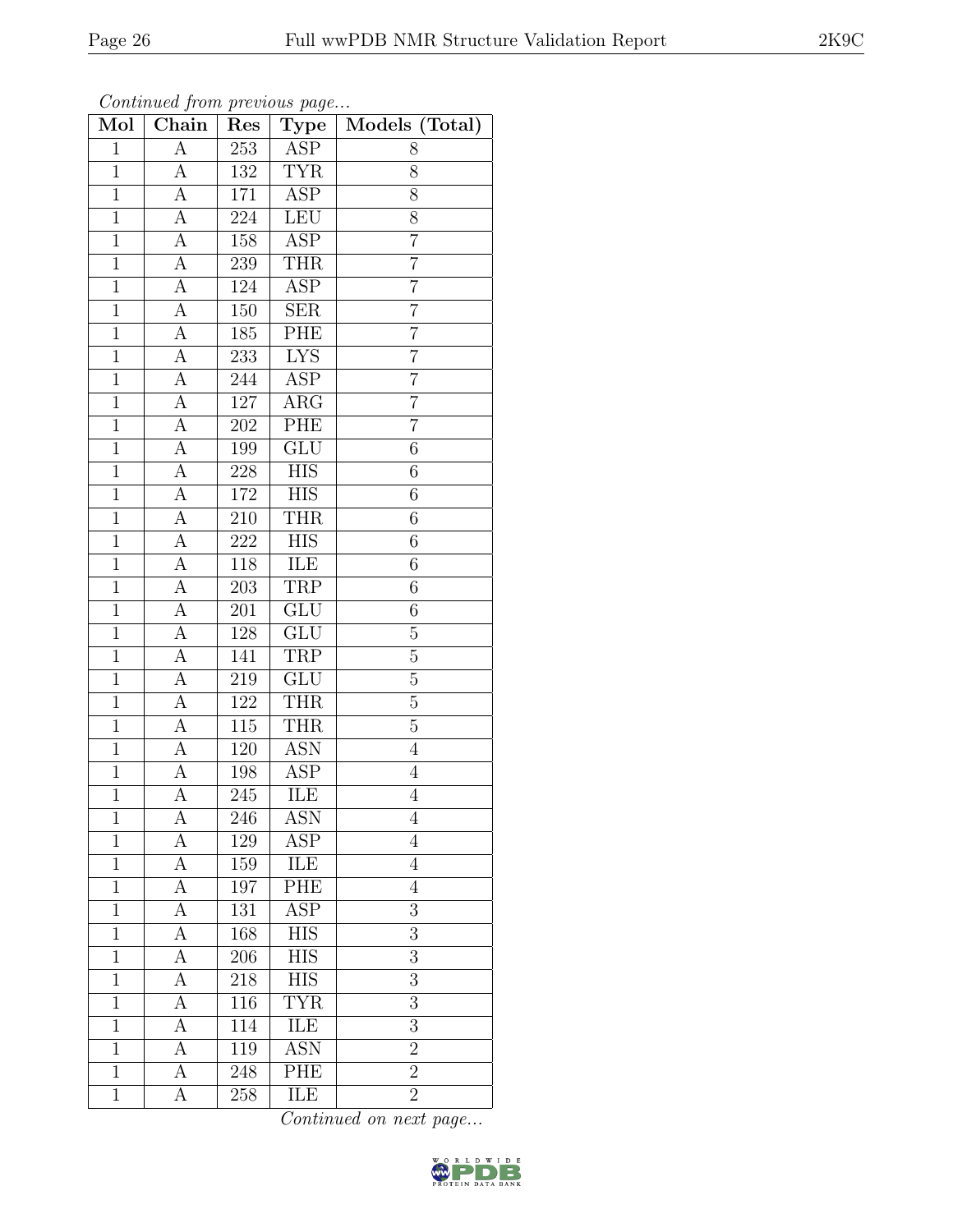| Mol          | Chain | Res | <b>Type</b> | Models (Total) |
|--------------|-------|-----|-------------|----------------|
| 1            | Α     | 143 | <b>ASN</b>  | $\overline{2}$ |
| $\mathbf 1$  | А     | 145 | <b>THR</b>  | $\overline{2}$ |
| $\mathbf 1$  | Α     | 255 | ILE         | $\overline{2}$ |
| 1            | Α     | 138 | PHE         | $\overline{2}$ |
| $\mathbf 1$  | А     | 211 | <b>ASN</b>  | $\overline{2}$ |
| $\mathbf 1$  | А     | 144 | VAL         | 1              |
| 1            | А     | 149 | PHE         | 1              |
| 1            | А     | 213 | PHE         | $\mathbf{1}$   |
| $\mathbf{1}$ | Α     | 215 | <b>THR</b>  | $\mathbf{1}$   |
| 1            | Α     | 220 | ILE         | 1              |
| 1            | Α     | 242 | <b>TYR</b>  | $\mathbf{1}$   |
| 1            | А     | 134 | ILE         | 1              |

#### 6.3.3 RNA  $(i)$

There are no RNA molecules in this entry.

#### 6.4 Non-standard residues in protein, DNA, RNA chains (i)

There are no non-standard protein/DNA/RNA residues in this entry.

## 6.5 Carbohydrates  $(i)$

There are no monosaccharides in this entry.

## 6.6 Ligand geometry  $(i)$

Of 1 ligands modelled in this entry, 1 is monoatomic - leaving 0 for Mogul analysis.

#### 6.7 Other polymers  $(i)$

There are no such molecules in this entry.

## 6.8 Polymer linkage issues  $(i)$

There are no chain breaks in this entry.